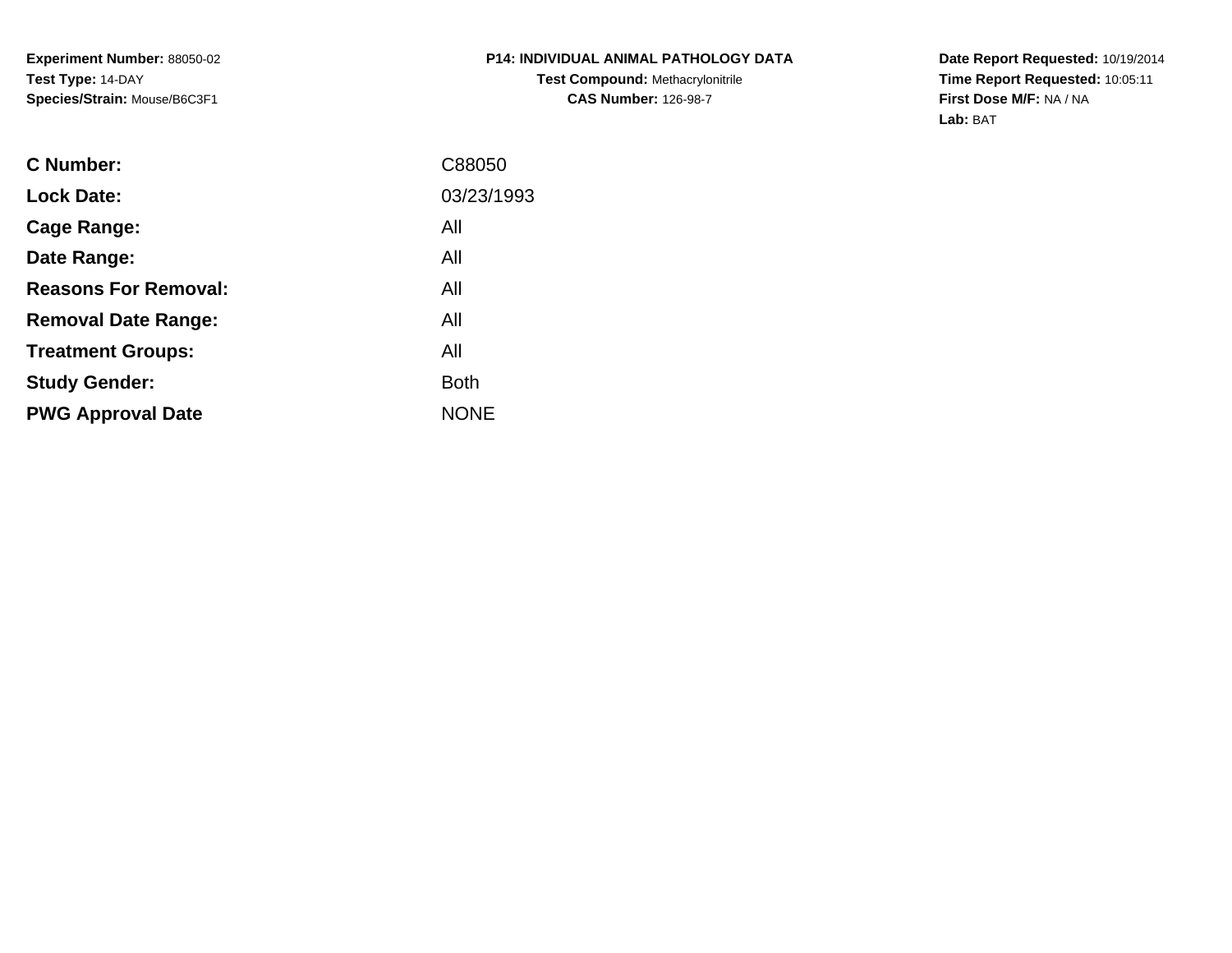| <b>Experiment Number: 88050-02</b><br>Test Type: 14-DAY<br>Species/Strain: Mouse/B6C3F1 |                   | <b>P14: INDIVIDUAL ANIMAL PATHOLOGY DATA</b><br><b>Test Compound: Methacrylonitrile</b><br><b>CAS Number: 126-98-7</b> | Date Report Requested: 10/19/2014<br>Time Report Requested: 10:05:11<br>First Dose M/F: NA / NA<br>Lab: BAT |
|-----------------------------------------------------------------------------------------|-------------------|------------------------------------------------------------------------------------------------------------------------|-------------------------------------------------------------------------------------------------------------|
| <b>ANIMAL ID: 1</b>                                                                     | <b>TRT#: 1</b>    | <b>SEX: Male</b>                                                                                                       | DAY ON TEST: 15                                                                                             |
|                                                                                         | DOSE: $0$ G/L     | <b>DISP:</b> Terminal Sacrifice                                                                                        | <b>HISTO: 9204621</b>                                                                                       |
|                                                                                         |                   | ORGAN AND ACCOUNTABLE SITE STATUS                                                                                      |                                                                                                             |
| <b>NORMAL</b>                                                                           |                   |                                                                                                                        |                                                                                                             |
| * Adrenal Cortex                                                                        | * Adrenal Medulla | * Brain                                                                                                                | * Intestine Small, Duodenum                                                                                 |
| * Kidney                                                                                | * Liver           | * Lung                                                                                                                 | * Peripheral Nerve                                                                                          |
| * Spinal Cord                                                                           | * Spleen          | * Stomach, Forestomach                                                                                                 | * Stomach, Glandular                                                                                        |
| * Thymus                                                                                |                   |                                                                                                                        |                                                                                                             |
| PRIMARY CAUSE OF DEATH                                                                  |                   |                                                                                                                        |                                                                                                             |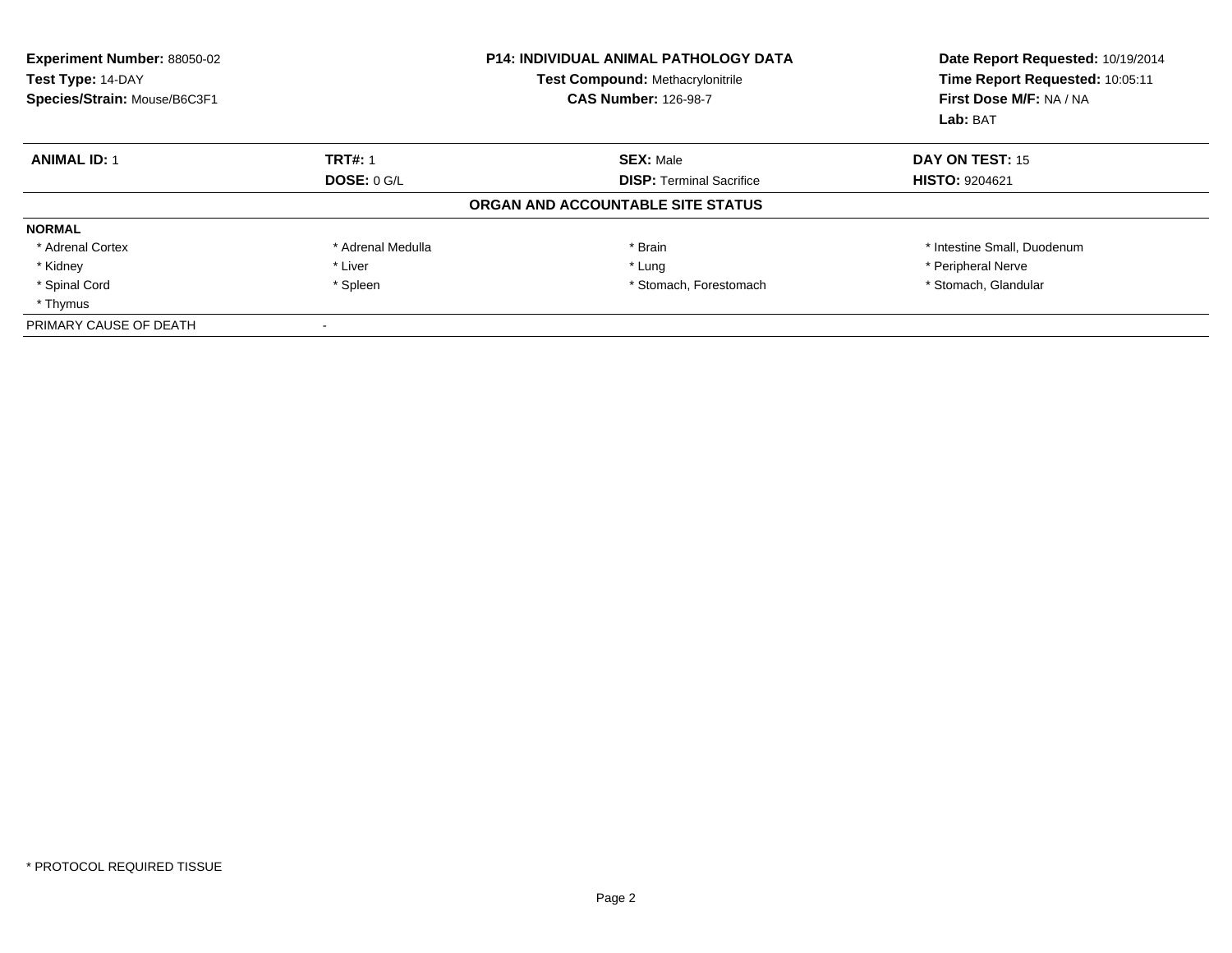| <b>Experiment Number: 88050-02</b><br>Test Type: 14-DAY<br>Species/Strain: Mouse/B6C3F1 |                                 | <b>P14: INDIVIDUAL ANIMAL PATHOLOGY DATA</b><br><b>Test Compound: Methacrylonitrile</b><br><b>CAS Number: 126-98-7</b> | Date Report Requested: 10/19/2014<br>Time Report Requested: 10:05:11<br>First Dose M/F: NA / NA<br>Lab: BAT |
|-----------------------------------------------------------------------------------------|---------------------------------|------------------------------------------------------------------------------------------------------------------------|-------------------------------------------------------------------------------------------------------------|
|                                                                                         |                                 |                                                                                                                        |                                                                                                             |
| <b>ANIMAL ID: 2</b>                                                                     | <b>TRT#: 1</b><br>DOSE: $0$ G/L | <b>SEX: Male</b><br><b>DISP:</b> Terminal Sacrifice                                                                    | DAY ON TEST: 15<br><b>HISTO: 9204622</b>                                                                    |
|                                                                                         |                                 | ORGAN AND ACCOUNTABLE SITE STATUS                                                                                      |                                                                                                             |
| <b>NORMAL</b>                                                                           |                                 |                                                                                                                        |                                                                                                             |
| * Adrenal Cortex                                                                        | * Adrenal Medulla               | * Brain                                                                                                                | * Intestine Small, Duodenum                                                                                 |
| * Kidney                                                                                | * Liver                         | * Lung                                                                                                                 | * Peripheral Nerve                                                                                          |
| * Spinal Cord                                                                           | * Spleen                        | * Stomach, Forestomach                                                                                                 | * Stomach, Glandular                                                                                        |
| * Thymus                                                                                |                                 |                                                                                                                        |                                                                                                             |
| PRIMARY CAUSE OF DEATH                                                                  |                                 |                                                                                                                        |                                                                                                             |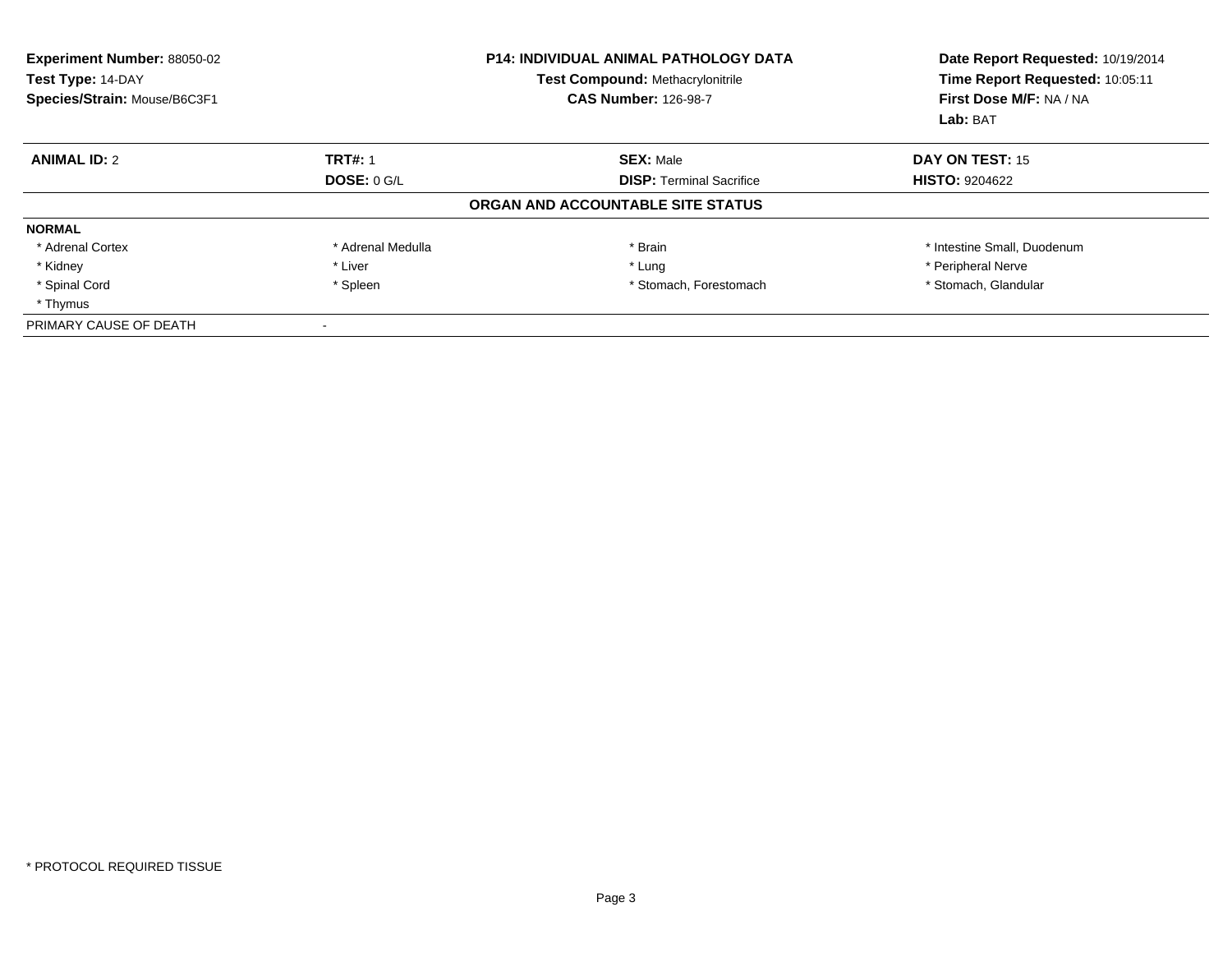| <b>Experiment Number: 88050-02</b><br>Test Type: 14-DAY<br>Species/Strain: Mouse/B6C3F1 |                   | <b>P14: INDIVIDUAL ANIMAL PATHOLOGY DATA</b><br><b>Test Compound: Methacrylonitrile</b><br><b>CAS Number: 126-98-7</b> | Date Report Requested: 10/19/2014<br>Time Report Requested: 10:05:11<br>First Dose M/F: NA / NA<br>Lab: BAT |
|-----------------------------------------------------------------------------------------|-------------------|------------------------------------------------------------------------------------------------------------------------|-------------------------------------------------------------------------------------------------------------|
| <b>ANIMAL ID: 3</b>                                                                     | <b>TRT#: 1</b>    | <b>SEX: Male</b>                                                                                                       | DAY ON TEST: 15                                                                                             |
|                                                                                         | DOSE: $0$ G/L     | <b>DISP:</b> Terminal Sacrifice                                                                                        | <b>HISTO: 9204623</b>                                                                                       |
|                                                                                         |                   | ORGAN AND ACCOUNTABLE SITE STATUS                                                                                      |                                                                                                             |
| <b>NORMAL</b>                                                                           |                   |                                                                                                                        |                                                                                                             |
| * Adrenal Cortex                                                                        | * Adrenal Medulla | * Brain                                                                                                                | * Intestine Small, Duodenum                                                                                 |
| * Kidney                                                                                | * Liver           | * Lung                                                                                                                 | * Peripheral Nerve                                                                                          |
| * Spinal Cord                                                                           | * Spleen          | * Stomach, Forestomach                                                                                                 | * Stomach. Glandular                                                                                        |
| * Thymus                                                                                |                   |                                                                                                                        |                                                                                                             |
| PRIMARY CAUSE OF DEATH                                                                  |                   |                                                                                                                        |                                                                                                             |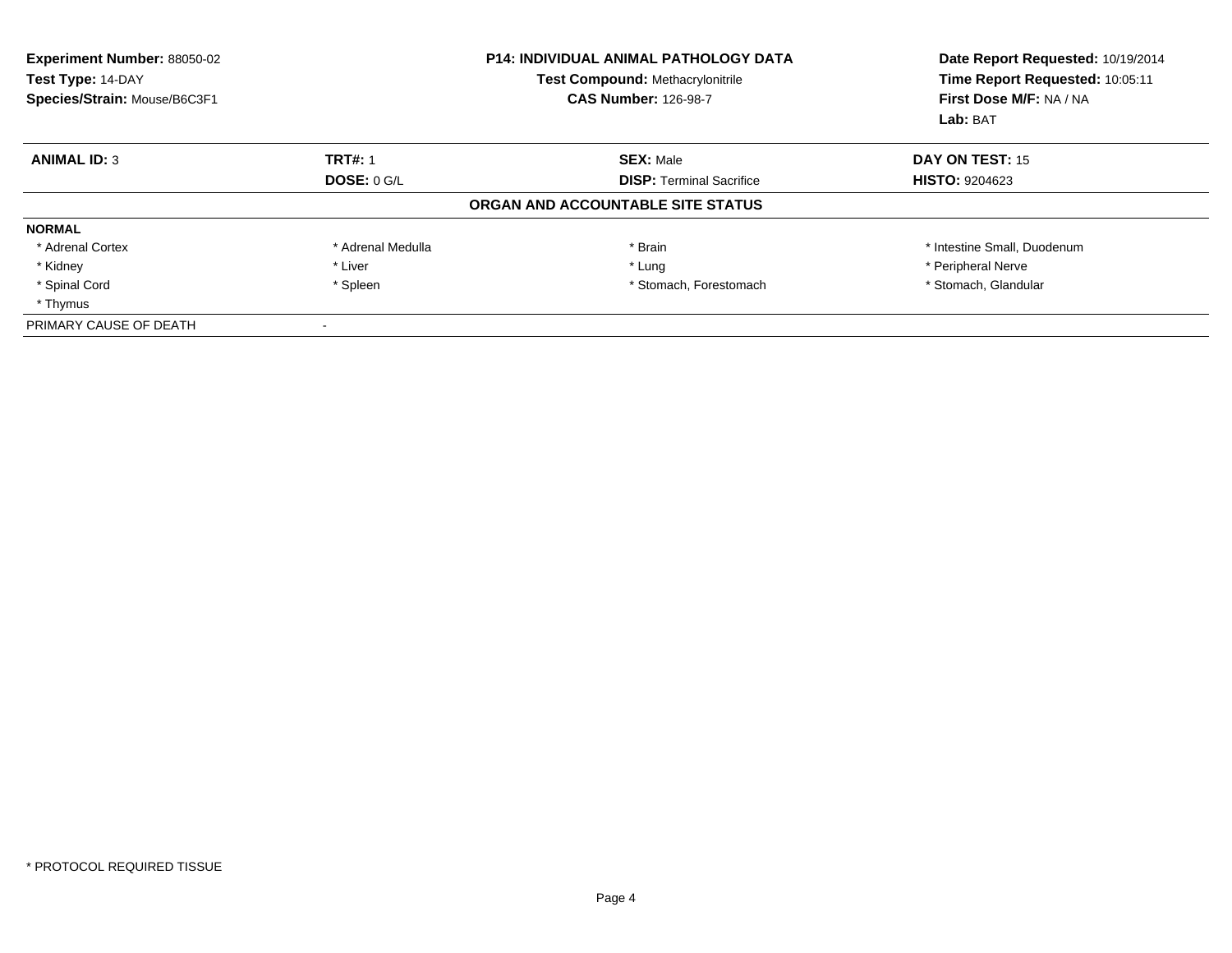| <b>Experiment Number: 88050-02</b><br>Test Type: 14-DAY<br>Species/Strain: Mouse/B6C3F1 |                   | <b>P14: INDIVIDUAL ANIMAL PATHOLOGY DATA</b><br><b>Test Compound: Methacrylonitrile</b><br><b>CAS Number: 126-98-7</b> | Date Report Requested: 10/19/2014<br>Time Report Requested: 10:05:11<br>First Dose M/F: NA / NA<br>Lab: BAT |
|-----------------------------------------------------------------------------------------|-------------------|------------------------------------------------------------------------------------------------------------------------|-------------------------------------------------------------------------------------------------------------|
| <b>ANIMAL ID: 4</b>                                                                     | <b>TRT#: 1</b>    | <b>SEX: Male</b>                                                                                                       | DAY ON TEST: 15                                                                                             |
|                                                                                         | DOSE: $0$ G/L     | <b>DISP:</b> Terminal Sacrifice                                                                                        | <b>HISTO: 9204624</b>                                                                                       |
|                                                                                         |                   | ORGAN AND ACCOUNTABLE SITE STATUS                                                                                      |                                                                                                             |
| <b>NORMAL</b>                                                                           |                   |                                                                                                                        |                                                                                                             |
| * Adrenal Cortex                                                                        | * Adrenal Medulla | * Brain                                                                                                                | * Intestine Small, Duodenum                                                                                 |
| * Kidney                                                                                | * Liver           | * Lung                                                                                                                 | * Peripheral Nerve                                                                                          |
| * Spinal Cord                                                                           | * Spleen          | * Stomach, Forestomach                                                                                                 | * Stomach. Glandular                                                                                        |
| * Thymus                                                                                |                   |                                                                                                                        |                                                                                                             |
| PRIMARY CAUSE OF DEATH                                                                  |                   |                                                                                                                        |                                                                                                             |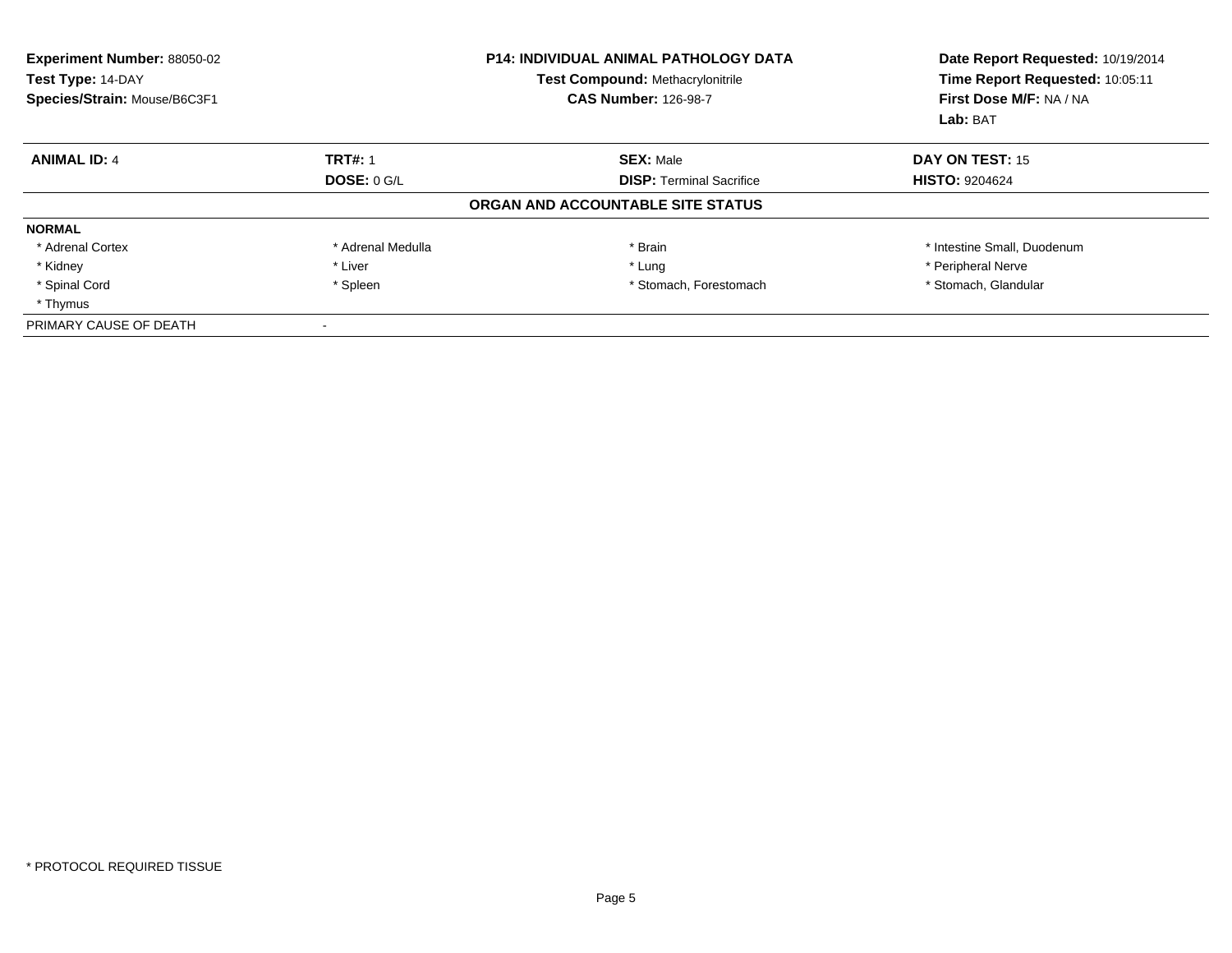| <b>Experiment Number: 88050-02</b><br>Test Type: 14-DAY<br>Species/Strain: Mouse/B6C3F1 |                   | <b>P14: INDIVIDUAL ANIMAL PATHOLOGY DATA</b><br><b>Test Compound: Methacrylonitrile</b><br><b>CAS Number: 126-98-7</b> | Date Report Requested: 10/19/2014<br>Time Report Requested: 10:05:11<br>First Dose M/F: NA / NA<br>Lab: BAT |
|-----------------------------------------------------------------------------------------|-------------------|------------------------------------------------------------------------------------------------------------------------|-------------------------------------------------------------------------------------------------------------|
| <b>ANIMAL ID: 5</b>                                                                     | <b>TRT#: 1</b>    | <b>SEX: Male</b>                                                                                                       | DAY ON TEST: 15                                                                                             |
|                                                                                         | DOSE: $0$ G/L     | <b>DISP:</b> Terminal Sacrifice                                                                                        | <b>HISTO: 9204625</b>                                                                                       |
|                                                                                         |                   | ORGAN AND ACCOUNTABLE SITE STATUS                                                                                      |                                                                                                             |
| <b>NORMAL</b>                                                                           |                   |                                                                                                                        |                                                                                                             |
| * Adrenal Cortex                                                                        | * Adrenal Medulla | * Brain                                                                                                                | * Intestine Small, Duodenum                                                                                 |
| * Kidney                                                                                | * Liver           | * Lung                                                                                                                 | * Peripheral Nerve                                                                                          |
| * Spinal Cord                                                                           | * Spleen          | * Stomach, Forestomach                                                                                                 | * Stomach. Glandular                                                                                        |
| * Thymus                                                                                |                   |                                                                                                                        |                                                                                                             |
| PRIMARY CAUSE OF DEATH                                                                  |                   |                                                                                                                        |                                                                                                             |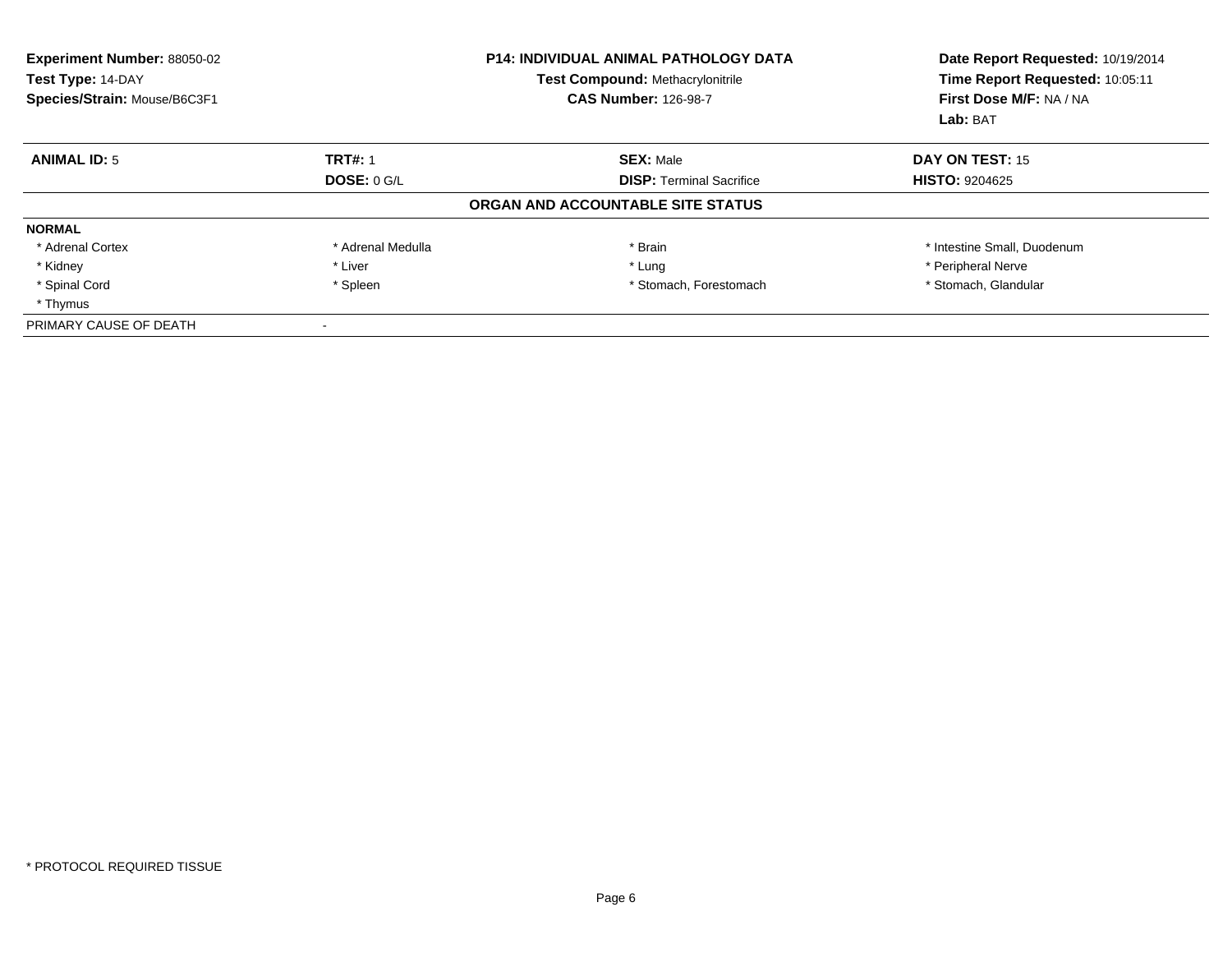| Experiment Number: 88050-02<br>Test Type: 14-DAY<br>Species/Strain: Mouse/B6C3F1 |                       | <b>P14: INDIVIDUAL ANIMAL PATHOLOGY DATA</b><br><b>Test Compound: Methacrylonitrile</b><br><b>CAS Number: 126-98-7</b> | Date Report Requested: 10/19/2014<br>Time Report Requested: 10:05:11<br>First Dose M/F: NA / NA<br>Lab: BAT |
|----------------------------------------------------------------------------------|-----------------------|------------------------------------------------------------------------------------------------------------------------|-------------------------------------------------------------------------------------------------------------|
| <b>ANIMAL ID: 8</b>                                                              | TRT#: 3               | <b>SEX: Male</b>                                                                                                       | DAY ON TEST: 7                                                                                              |
|                                                                                  | <b>DOSE: 0.15 G/L</b> | <b>DISP:</b> Moribund Sacrifice                                                                                        | <b>HISTO: 9204673</b>                                                                                       |
|                                                                                  |                       | ORGAN AND ACCOUNTABLE SITE STATUS                                                                                      |                                                                                                             |
| <b>NORMAL</b>                                                                    |                       |                                                                                                                        |                                                                                                             |
| * Adrenal Cortex                                                                 | * Adrenal Medulla     | * Brain                                                                                                                | * Intestine Small, Duodenum                                                                                 |
| * Kidney                                                                         | * Liver               | * Lung                                                                                                                 | * Peripheral Nerve                                                                                          |
| * Spinal Cord                                                                    | * Spleen              | * Stomach, Forestomach                                                                                                 | * Stomach, Glandular                                                                                        |
| * Thymus                                                                         |                       |                                                                                                                        |                                                                                                             |
| PRIMARY CAUSE OF DEATH                                                           | - UNCERTAIN           |                                                                                                                        |                                                                                                             |
| Animal Note: Cause of death: undetermined.                                       |                       |                                                                                                                        |                                                                                                             |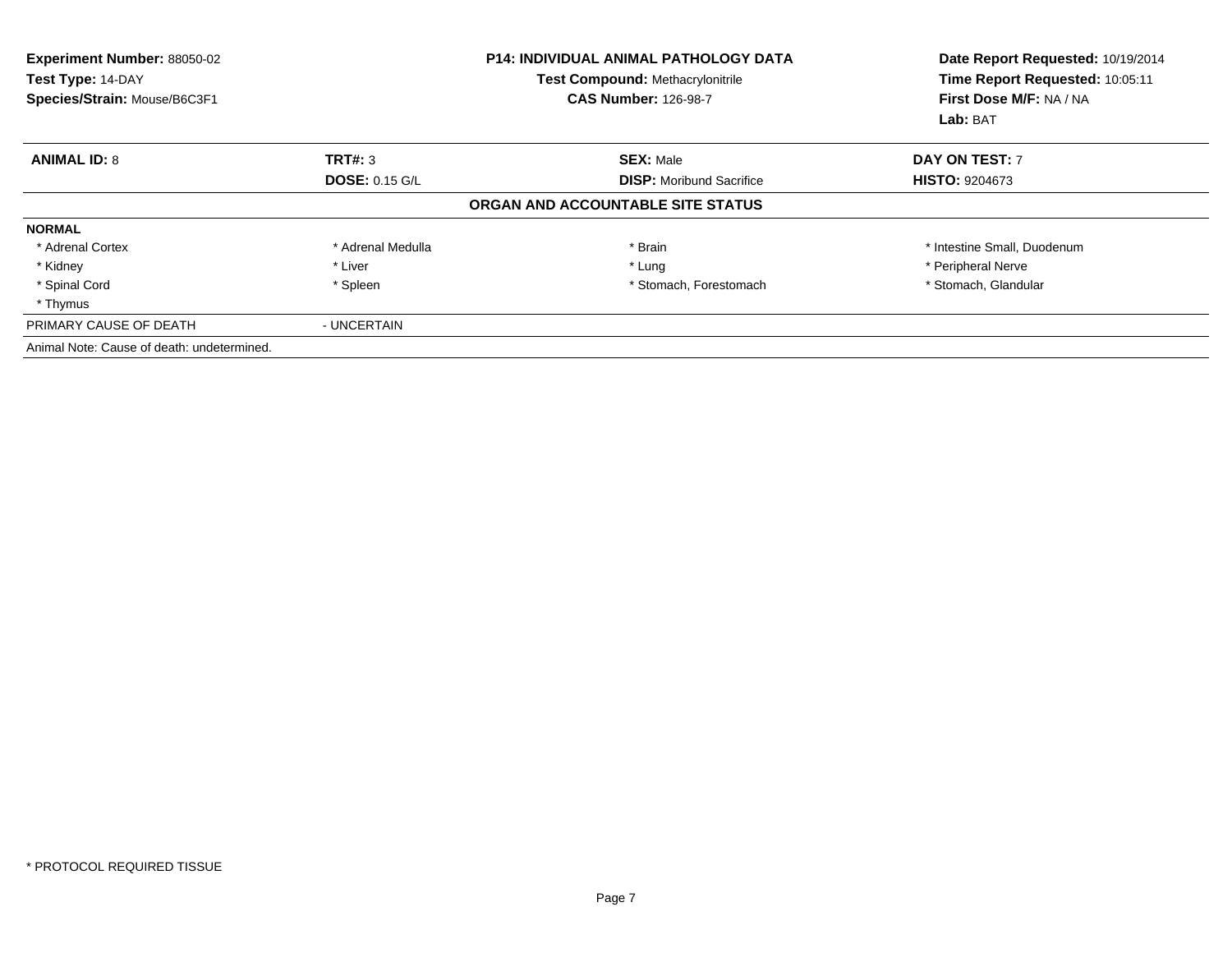| Experiment Number: 88050-02<br>Test Type: 14-DAY<br>Species/Strain: Mouse/B6C3F1 |                      | <b>P14: INDIVIDUAL ANIMAL PATHOLOGY DATA</b><br><b>Test Compound: Methacrylonitrile</b><br><b>CAS Number: 126-98-7</b> | Date Report Requested: 10/19/2014<br>Time Report Requested: 10:05:11<br>First Dose M/F: NA / NA<br>Lab: BAT |
|----------------------------------------------------------------------------------|----------------------|------------------------------------------------------------------------------------------------------------------------|-------------------------------------------------------------------------------------------------------------|
| <b>ANIMAL ID: 23</b>                                                             | <b>TRT#: 9</b>       | <b>SEX: Male</b>                                                                                                       | <b>DAY ON TEST: 4</b>                                                                                       |
|                                                                                  | <b>DOSE: 1.2 G/L</b> | <b>DISP:</b> Natural Death                                                                                             | <b>HISTO: 9204643</b>                                                                                       |
|                                                                                  |                      | ORGAN AND ACCOUNTABLE SITE STATUS                                                                                      |                                                                                                             |
| <b>NORMAL</b>                                                                    |                      |                                                                                                                        |                                                                                                             |
| * Adrenal Cortex                                                                 | * Adrenal Medulla    | * Brain                                                                                                                | * Intestine Small, Duodenum                                                                                 |
| * Kidney                                                                         | * Liver              | * Lung                                                                                                                 | * Peripheral Nerve                                                                                          |
| * Spinal Cord                                                                    | * Spleen             | * Stomach, Forestomach                                                                                                 | * Stomach, Glandular                                                                                        |
| * Thymus                                                                         |                      |                                                                                                                        |                                                                                                             |
| PRIMARY CAUSE OF DEATH                                                           | - UNCERTAIN          |                                                                                                                        |                                                                                                             |
| Animal Note: Cause of death: undetermined.                                       |                      |                                                                                                                        |                                                                                                             |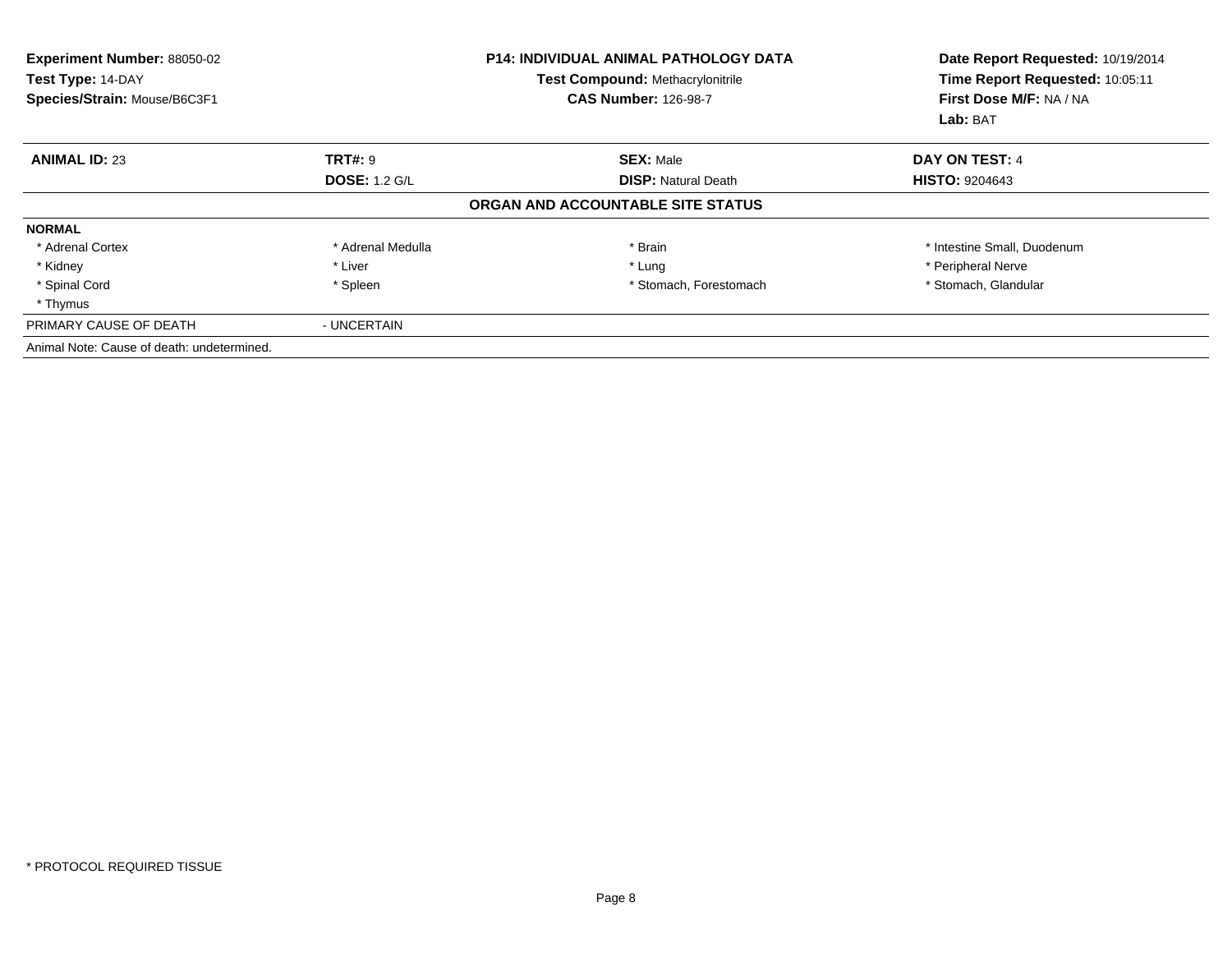| <b>Experiment Number: 88050-02</b><br>Test Type: 14-DAY<br>Species/Strain: Mouse/B6C3F1 |                      | <b>P14: INDIVIDUAL ANIMAL PATHOLOGY DATA</b><br><b>Test Compound: Methacrylonitrile</b><br><b>CAS Number: 126-98-7</b> | Date Report Requested: 10/19/2014<br>Time Report Requested: 10:05:11<br>First Dose M/F: NA / NA<br>Lab: BAT |
|-----------------------------------------------------------------------------------------|----------------------|------------------------------------------------------------------------------------------------------------------------|-------------------------------------------------------------------------------------------------------------|
| <b>ANIMAL ID: 26</b>                                                                    | <b>TRT#: 11</b>      | <b>SEX: Male</b>                                                                                                       | DAY ON TEST: 15                                                                                             |
|                                                                                         | <b>DOSE: 2.4 G/L</b> | <b>DISP:</b> Terminal Sacrifice                                                                                        | <b>HISTO: 9204631</b>                                                                                       |
|                                                                                         |                      | ORGAN AND ACCOUNTABLE SITE STATUS                                                                                      |                                                                                                             |
| <b>NORMAL</b>                                                                           |                      |                                                                                                                        |                                                                                                             |
| * Adrenal Cortex                                                                        | * Adrenal Medulla    | * Brain                                                                                                                | * Intestine Small, Duodenum                                                                                 |
| * Kidney                                                                                | * Liver              | * Lung                                                                                                                 | * Peripheral Nerve                                                                                          |
| * Spinal Cord                                                                           | * Spleen             | * Stomach, Forestomach                                                                                                 | * Stomach, Glandular                                                                                        |
| * Thymus                                                                                |                      |                                                                                                                        |                                                                                                             |
| PRIMARY CAUSE OF DEATH                                                                  |                      |                                                                                                                        |                                                                                                             |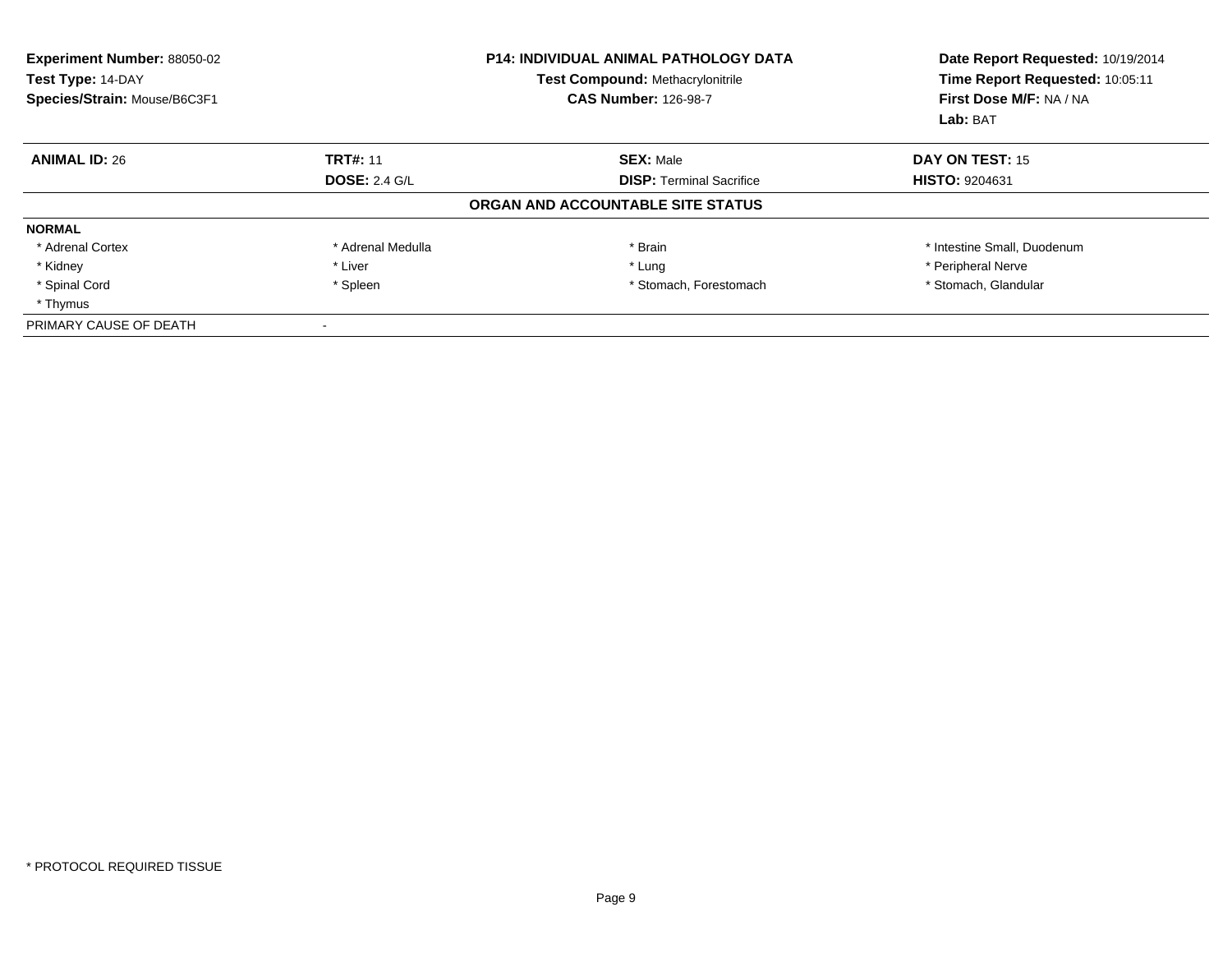| <b>Experiment Number: 88050-02</b><br>Test Type: 14-DAY<br>Species/Strain: Mouse/B6C3F1 |                      | <b>P14: INDIVIDUAL ANIMAL PATHOLOGY DATA</b><br><b>Test Compound: Methacrylonitrile</b><br><b>CAS Number: 126-98-7</b> | Date Report Requested: 10/19/2014<br>Time Report Requested: 10:05:11<br>First Dose M/F: NA / NA<br>Lab: BAT |
|-----------------------------------------------------------------------------------------|----------------------|------------------------------------------------------------------------------------------------------------------------|-------------------------------------------------------------------------------------------------------------|
| <b>ANIMAL ID: 27</b>                                                                    | <b>TRT#: 11</b>      | <b>SEX: Male</b>                                                                                                       | DAY ON TEST: 15                                                                                             |
|                                                                                         | <b>DOSE: 2.4 G/L</b> | <b>DISP:</b> Terminal Sacrifice                                                                                        | <b>HISTO: 9204632</b>                                                                                       |
|                                                                                         |                      | ORGAN AND ACCOUNTABLE SITE STATUS                                                                                      |                                                                                                             |
| <b>NORMAL</b>                                                                           |                      |                                                                                                                        |                                                                                                             |
| * Adrenal Cortex                                                                        | * Adrenal Medulla    | * Brain                                                                                                                | * Intestine Small, Duodenum                                                                                 |
| * Kidney                                                                                | * Liver              | * Lung                                                                                                                 | * Peripheral Nerve                                                                                          |
| * Spinal Cord                                                                           | * Spleen             | * Stomach, Forestomach                                                                                                 | * Stomach, Glandular                                                                                        |
| * Thymus                                                                                |                      |                                                                                                                        |                                                                                                             |
| PRIMARY CAUSE OF DEATH                                                                  |                      |                                                                                                                        |                                                                                                             |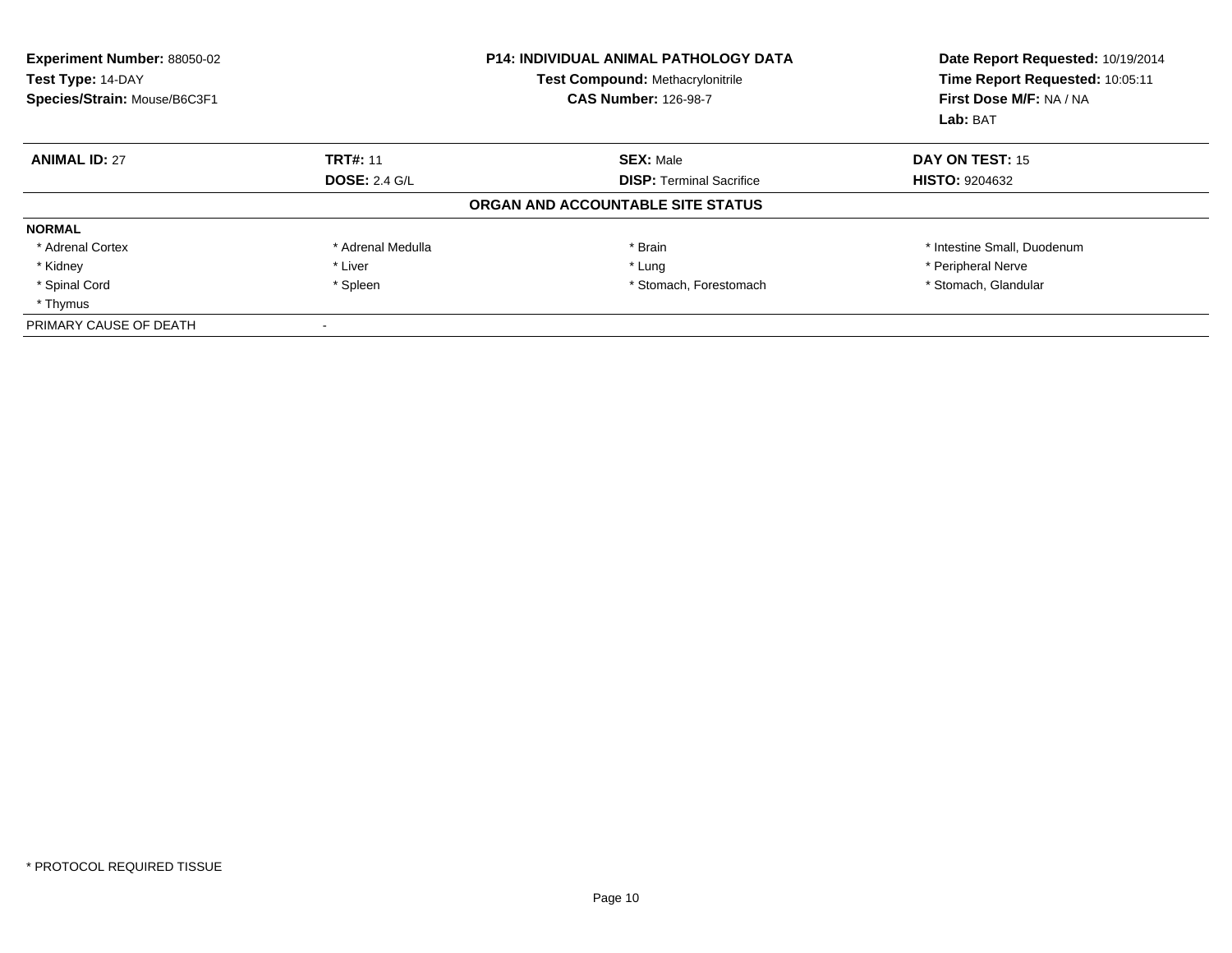| Experiment Number: 88050-02<br>Test Type: 14-DAY<br>Species/Strain: Mouse/B6C3F1 |                      | <b>P14: INDIVIDUAL ANIMAL PATHOLOGY DATA</b><br><b>Test Compound: Methacrylonitrile</b><br><b>CAS Number: 126-98-7</b> | Date Report Requested: 10/19/2014<br>Time Report Requested: 10:05:11<br>First Dose M/F: NA / NA<br>Lab: BAT |
|----------------------------------------------------------------------------------|----------------------|------------------------------------------------------------------------------------------------------------------------|-------------------------------------------------------------------------------------------------------------|
| <b>ANIMAL ID: 28</b>                                                             | <b>TRT#: 11</b>      | <b>SEX: Male</b>                                                                                                       | DAY ON TEST: 2                                                                                              |
|                                                                                  | <b>DOSE: 2.4 G/L</b> | <b>DISP:</b> Natural Death                                                                                             | <b>HISTO: 9204633</b>                                                                                       |
|                                                                                  |                      | ORGAN AND ACCOUNTABLE SITE STATUS                                                                                      |                                                                                                             |
| <b>NORMAL</b>                                                                    |                      |                                                                                                                        |                                                                                                             |
| * Adrenal Cortex                                                                 | * Adrenal Medulla    | * Brain                                                                                                                | * Intestine Small, Duodenum                                                                                 |
| * Kidney                                                                         | * Liver              | * Lung                                                                                                                 | * Peripheral Nerve                                                                                          |
| * Spinal Cord                                                                    | * Spleen             | * Stomach, Forestomach                                                                                                 | * Stomach, Glandular                                                                                        |
| * Thymus                                                                         |                      |                                                                                                                        |                                                                                                             |
| PRIMARY CAUSE OF DEATH                                                           | - UNCERTAIN          |                                                                                                                        |                                                                                                             |
| Animal Note: Cause of death: undetermined.                                       |                      |                                                                                                                        |                                                                                                             |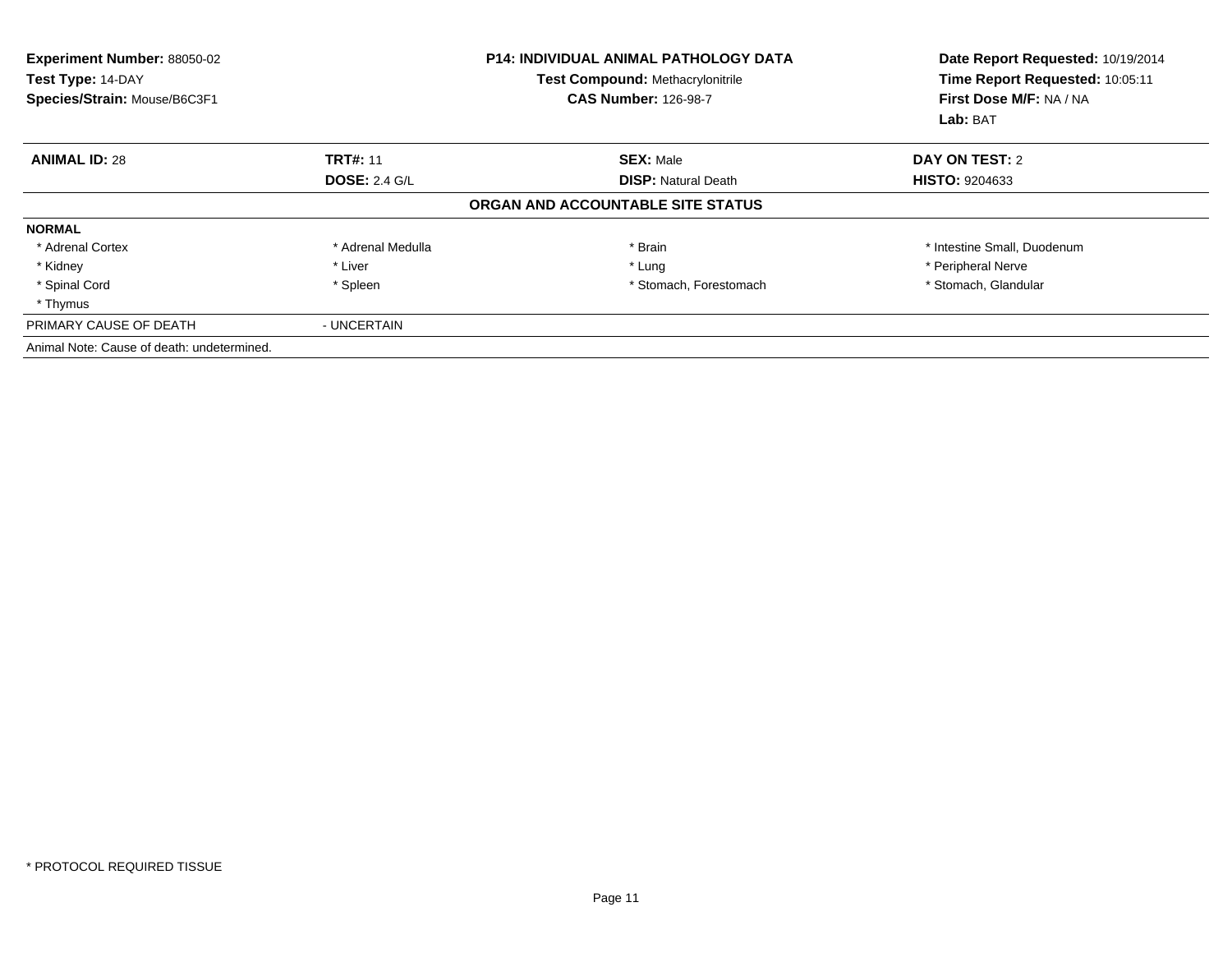| <b>Experiment Number: 88050-02</b><br>Test Type: 14-DAY<br>Species/Strain: Mouse/B6C3F1 |                      | <b>P14: INDIVIDUAL ANIMAL PATHOLOGY DATA</b><br><b>Test Compound: Methacrylonitrile</b><br><b>CAS Number: 126-98-7</b> | Date Report Requested: 10/19/2014<br>Time Report Requested: 10:05:11<br>First Dose M/F: NA / NA<br>Lab: BAT |
|-----------------------------------------------------------------------------------------|----------------------|------------------------------------------------------------------------------------------------------------------------|-------------------------------------------------------------------------------------------------------------|
| <b>ANIMAL ID: 29</b>                                                                    | <b>TRT#: 11</b>      | <b>SEX: Male</b>                                                                                                       | <b>DAY ON TEST: 15</b>                                                                                      |
|                                                                                         | <b>DOSE: 2.4 G/L</b> | <b>DISP: Terminal Sacrifice</b>                                                                                        | <b>HISTO: 9204634</b>                                                                                       |
|                                                                                         |                      | ORGAN AND ACCOUNTABLE SITE STATUS                                                                                      |                                                                                                             |
| <b>NORMAL</b>                                                                           |                      |                                                                                                                        |                                                                                                             |
| * Adrenal Cortex                                                                        | * Adrenal Medulla    | * Brain                                                                                                                | * Intestine Small, Duodenum                                                                                 |
| * Kidney                                                                                | * Liver              | * Lung                                                                                                                 | * Peripheral Nerve                                                                                          |
| * Spinal Cord                                                                           | * Spleen             | * Stomach, Forestomach                                                                                                 | * Stomach, Glandular                                                                                        |
| * Thymus                                                                                |                      |                                                                                                                        |                                                                                                             |
| PRIMARY CAUSE OF DEATH                                                                  |                      |                                                                                                                        |                                                                                                             |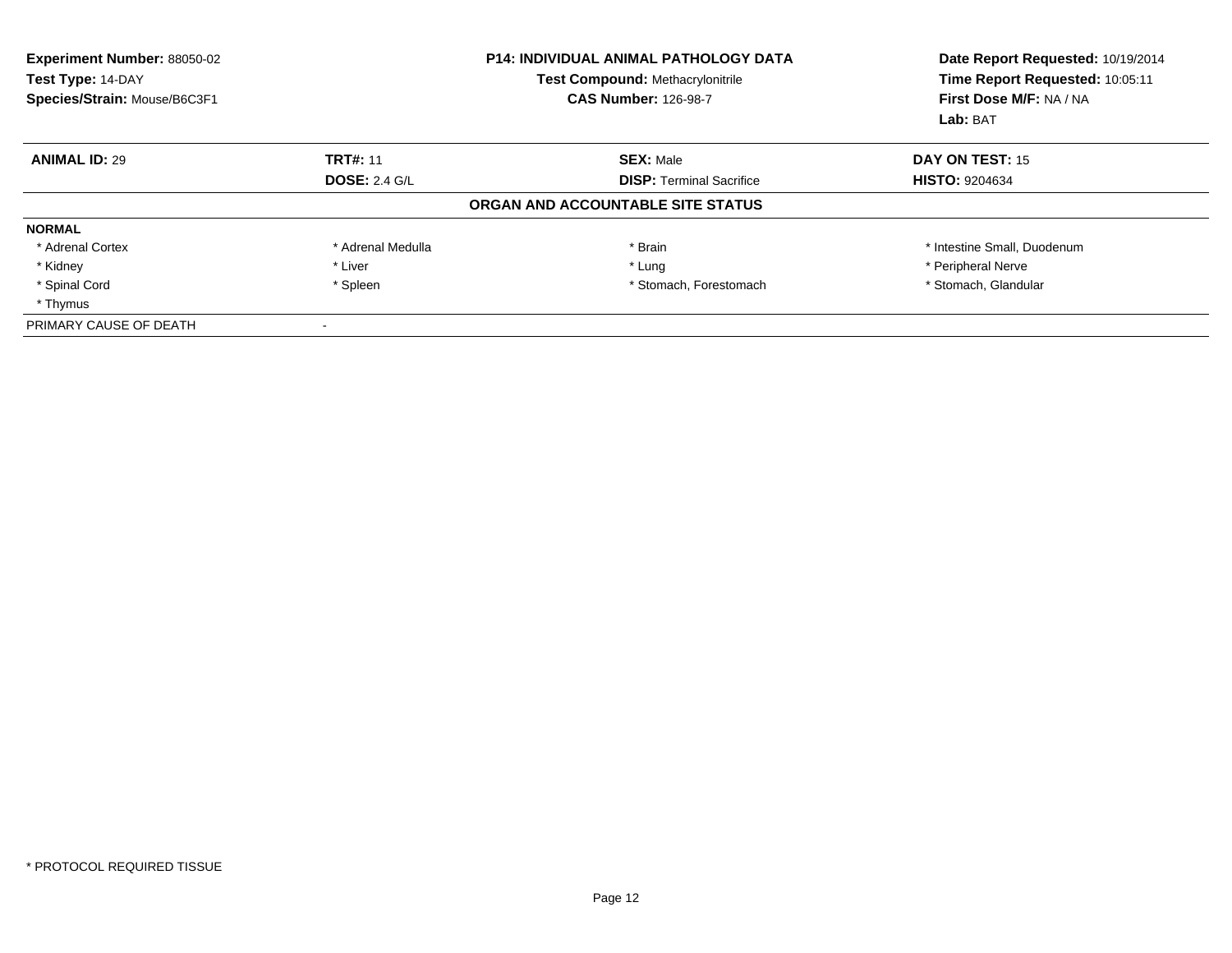| <b>Experiment Number: 88050-02</b><br>Test Type: 14-DAY<br>Species/Strain: Mouse/B6C3F1 |                      | <b>P14: INDIVIDUAL ANIMAL PATHOLOGY DATA</b><br><b>Test Compound: Methacrylonitrile</b><br><b>CAS Number: 126-98-7</b> | Date Report Requested: 10/19/2014<br>Time Report Requested: 10:05:11<br>First Dose M/F: NA / NA<br>Lab: BAT |
|-----------------------------------------------------------------------------------------|----------------------|------------------------------------------------------------------------------------------------------------------------|-------------------------------------------------------------------------------------------------------------|
| <b>ANIMAL ID: 30</b>                                                                    | <b>TRT#: 11</b>      | <b>SEX: Male</b>                                                                                                       | <b>DAY ON TEST: 15</b>                                                                                      |
|                                                                                         | <b>DOSE: 2.4 G/L</b> | <b>DISP: Terminal Sacrifice</b>                                                                                        | <b>HISTO: 9204635</b>                                                                                       |
|                                                                                         |                      | ORGAN AND ACCOUNTABLE SITE STATUS                                                                                      |                                                                                                             |
| <b>NORMAL</b>                                                                           |                      |                                                                                                                        |                                                                                                             |
| * Adrenal Cortex                                                                        | * Adrenal Medulla    | * Brain                                                                                                                | * Intestine Small, Duodenum                                                                                 |
| * Kidney                                                                                | * Liver              | * Lung                                                                                                                 | * Peripheral Nerve                                                                                          |
| * Spinal Cord                                                                           | * Spleen             | * Stomach, Forestomach                                                                                                 | * Stomach, Glandular                                                                                        |
| * Thymus                                                                                |                      |                                                                                                                        |                                                                                                             |
| PRIMARY CAUSE OF DEATH                                                                  |                      |                                                                                                                        |                                                                                                             |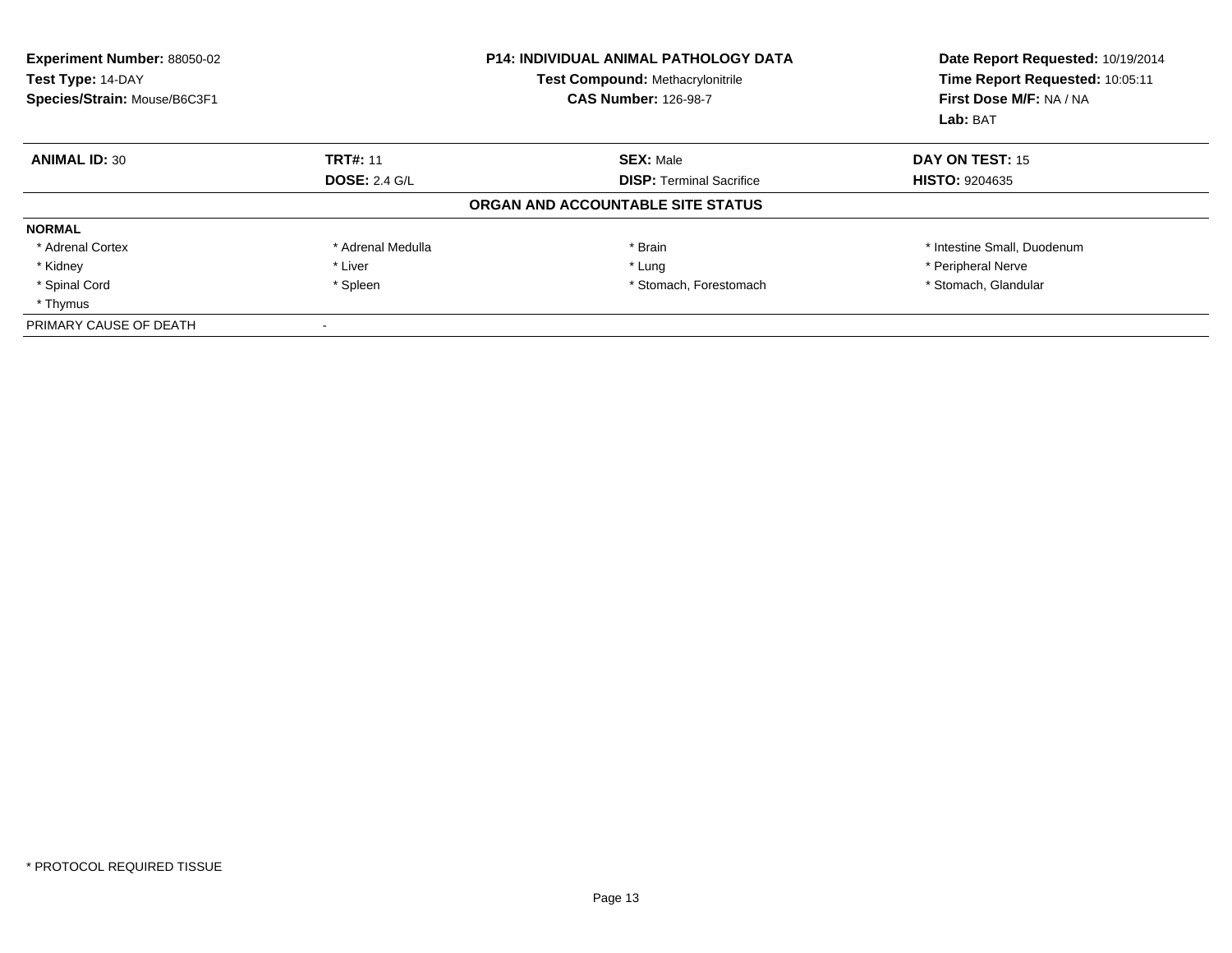| <b>Experiment Number: 88050-02</b><br>Test Type: 14-DAY<br>Species/Strain: Mouse/B6C3F1 |                   | <b>P14: INDIVIDUAL ANIMAL PATHOLOGY DATA</b><br><b>Test Compound: Methacrylonitrile</b><br><b>CAS Number: 126-98-7</b> | Date Report Requested: 10/19/2014<br>Time Report Requested: 10:05:11<br>First Dose M/F: NA / NA<br>Lab: BAT |
|-----------------------------------------------------------------------------------------|-------------------|------------------------------------------------------------------------------------------------------------------------|-------------------------------------------------------------------------------------------------------------|
| <b>ANIMAL ID: 31</b>                                                                    | <b>TRT#:</b> 2    | <b>SEX: Female</b>                                                                                                     | DAY ON TEST: 15                                                                                             |
|                                                                                         | DOSE: $0$ G/L     | <b>DISP:</b> Terminal Sacrifice                                                                                        | <b>HISTO: 9204626</b>                                                                                       |
|                                                                                         |                   | ORGAN AND ACCOUNTABLE SITE STATUS                                                                                      |                                                                                                             |
| <b>NORMAL</b>                                                                           |                   |                                                                                                                        |                                                                                                             |
| * Adrenal Cortex                                                                        | * Adrenal Medulla | * Brain                                                                                                                | * Intestine Small, Duodenum                                                                                 |
| * Kidney                                                                                | * Liver           | * Lung                                                                                                                 | * Peripheral Nerve                                                                                          |
| * Spinal Cord                                                                           | * Spleen          | * Stomach, Forestomach                                                                                                 | * Stomach. Glandular                                                                                        |
| * Thymus                                                                                |                   |                                                                                                                        |                                                                                                             |
| PRIMARY CAUSE OF DEATH                                                                  |                   |                                                                                                                        |                                                                                                             |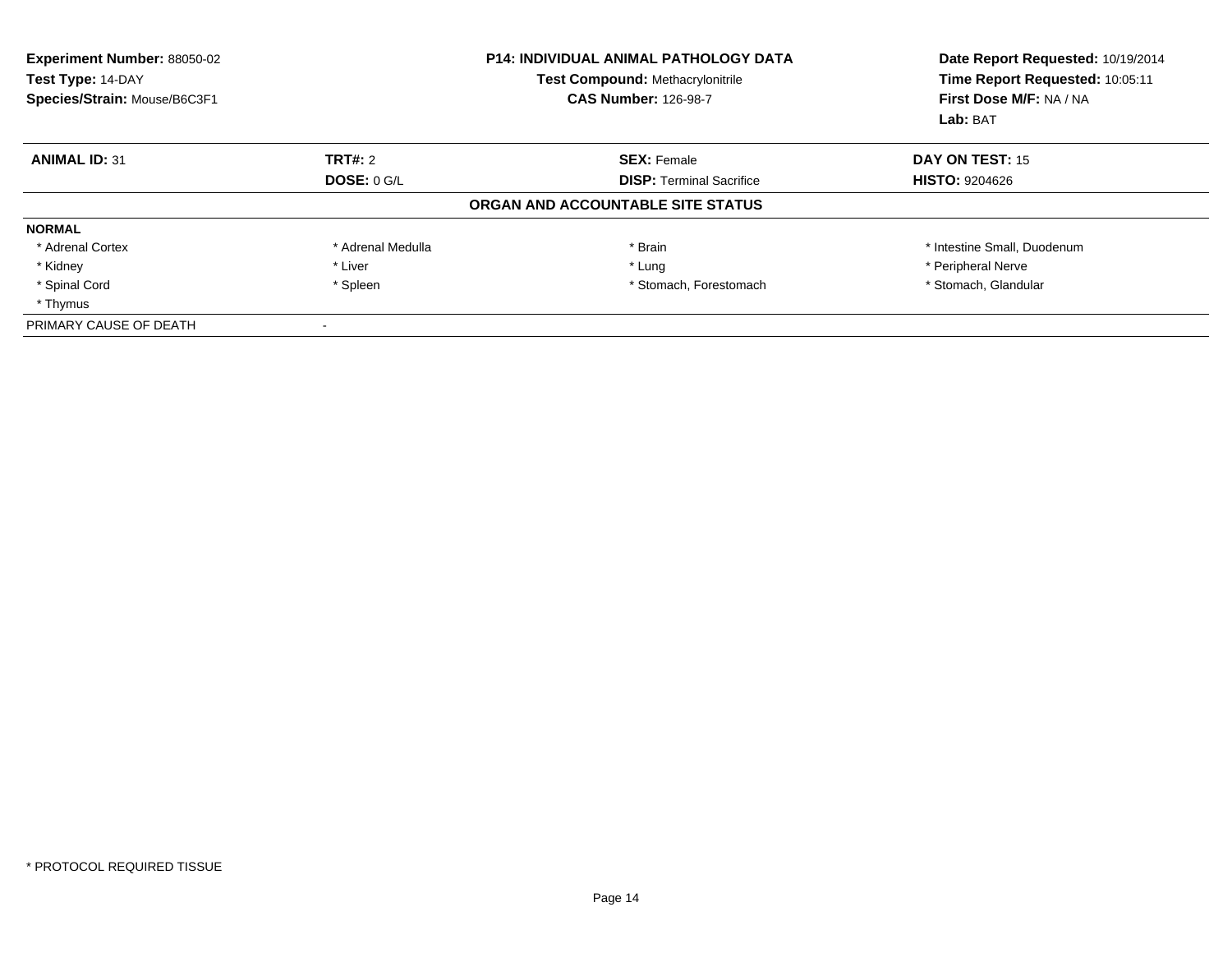| Experiment Number: 88050-02<br>Test Type: 14-DAY<br>Species/Strain: Mouse/B6C3F1 |                   | <b>P14: INDIVIDUAL ANIMAL PATHOLOGY DATA</b><br><b>Test Compound: Methacrylonitrile</b><br><b>CAS Number: 126-98-7</b> | Date Report Requested: 10/19/2014<br>Time Report Requested: 10:05:11<br>First Dose M/F: NA / NA<br>Lab: BAT |
|----------------------------------------------------------------------------------|-------------------|------------------------------------------------------------------------------------------------------------------------|-------------------------------------------------------------------------------------------------------------|
| <b>ANIMAL ID: 32</b>                                                             | TRT#: 2           | <b>SEX: Female</b>                                                                                                     | DAY ON TEST: 15                                                                                             |
|                                                                                  | DOSE: 0 G/L       | <b>DISP:</b> Terminal Sacrifice                                                                                        | <b>HISTO: 9204627</b>                                                                                       |
|                                                                                  |                   | ORGAN AND ACCOUNTABLE SITE STATUS                                                                                      |                                                                                                             |
| <b>NORMAL</b>                                                                    |                   |                                                                                                                        |                                                                                                             |
| * Adrenal Cortex                                                                 | * Adrenal Medulla | * Brain                                                                                                                | * Intestine Small, Duodenum                                                                                 |
| * Kidney                                                                         | * Liver           | * Lung                                                                                                                 | * Peripheral Nerve                                                                                          |
| * Spinal Cord                                                                    | * Spleen          | * Stomach, Forestomach                                                                                                 | * Stomach, Glandular                                                                                        |
| * Thymus                                                                         |                   |                                                                                                                        |                                                                                                             |
| PRIMARY CAUSE OF DEATH                                                           |                   |                                                                                                                        |                                                                                                             |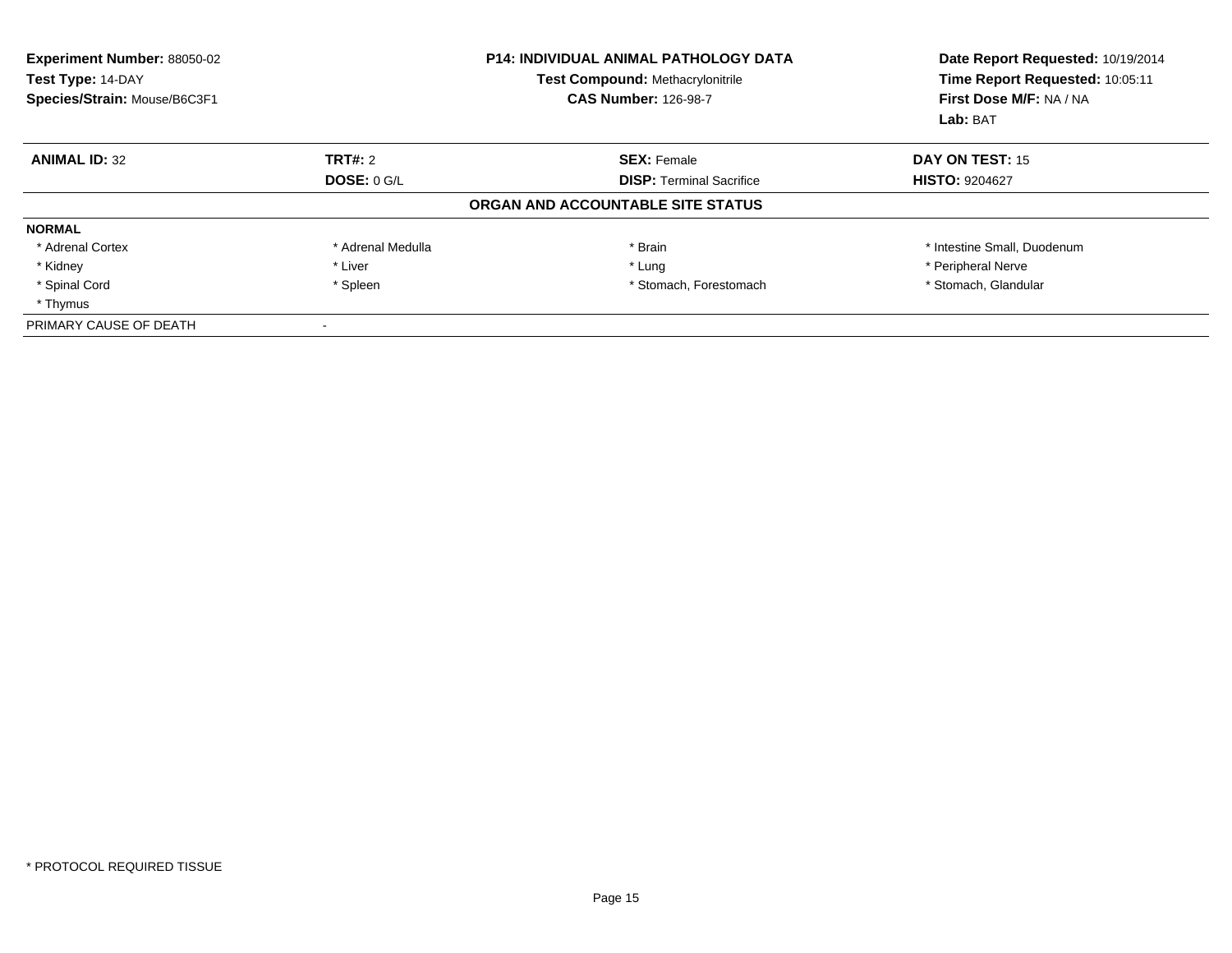| <b>Experiment Number: 88050-02</b><br>Test Type: 14-DAY<br>Species/Strain: Mouse/B6C3F1 |                   | <b>P14: INDIVIDUAL ANIMAL PATHOLOGY DATA</b><br><b>Test Compound: Methacrylonitrile</b><br><b>CAS Number: 126-98-7</b> | Date Report Requested: 10/19/2014<br>Time Report Requested: 10:05:11<br>First Dose M/F: NA / NA<br>Lab: BAT |
|-----------------------------------------------------------------------------------------|-------------------|------------------------------------------------------------------------------------------------------------------------|-------------------------------------------------------------------------------------------------------------|
| <b>ANIMAL ID: 33</b>                                                                    | TRT#: 2           | <b>SEX: Female</b>                                                                                                     | DAY ON TEST: 15                                                                                             |
|                                                                                         | DOSE: 0 G/L       | <b>DISP:</b> Terminal Sacrifice                                                                                        | <b>HISTO: 9204628</b>                                                                                       |
|                                                                                         |                   | ORGAN AND ACCOUNTABLE SITE STATUS                                                                                      |                                                                                                             |
| <b>NORMAL</b>                                                                           |                   |                                                                                                                        |                                                                                                             |
| * Adrenal Cortex                                                                        | * Adrenal Medulla | * Brain                                                                                                                | * Intestine Small, Duodenum                                                                                 |
| * Kidney                                                                                | * Liver           | * Lung                                                                                                                 | * Peripheral Nerve                                                                                          |
| * Spinal Cord                                                                           | * Spleen          | * Stomach, Forestomach                                                                                                 | * Stomach, Glandular                                                                                        |
| * Thymus                                                                                |                   |                                                                                                                        |                                                                                                             |
| PRIMARY CAUSE OF DEATH                                                                  |                   |                                                                                                                        |                                                                                                             |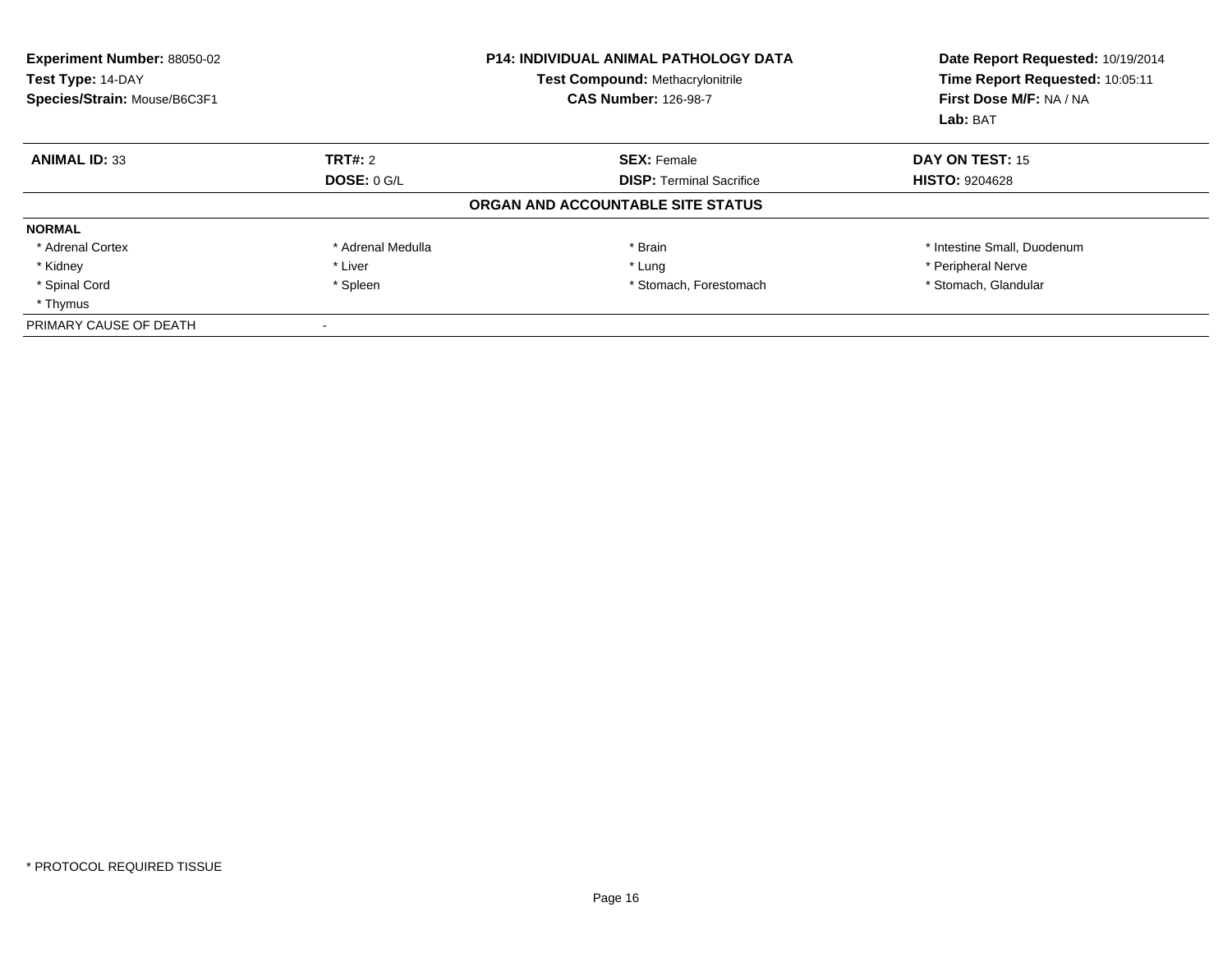| <b>Experiment Number: 88050-02</b><br>Test Type: 14-DAY<br>Species/Strain: Mouse/B6C3F1 |                   | <b>P14: INDIVIDUAL ANIMAL PATHOLOGY DATA</b><br><b>Test Compound: Methacrylonitrile</b><br><b>CAS Number: 126-98-7</b> | Date Report Requested: 10/19/2014<br>Time Report Requested: 10:05:11<br>First Dose M/F: NA / NA<br>Lab: BAT |
|-----------------------------------------------------------------------------------------|-------------------|------------------------------------------------------------------------------------------------------------------------|-------------------------------------------------------------------------------------------------------------|
| <b>ANIMAL ID: 34</b>                                                                    | TRT#: 2           | <b>SEX: Female</b>                                                                                                     | DAY ON TEST: 15                                                                                             |
|                                                                                         | DOSE: 0 G/L       | <b>DISP:</b> Terminal Sacrifice                                                                                        | <b>HISTO: 9204629</b>                                                                                       |
|                                                                                         |                   | ORGAN AND ACCOUNTABLE SITE STATUS                                                                                      |                                                                                                             |
| <b>NORMAL</b>                                                                           |                   |                                                                                                                        |                                                                                                             |
| * Adrenal Cortex                                                                        | * Adrenal Medulla | * Brain                                                                                                                | * Intestine Small, Duodenum                                                                                 |
| * Kidney                                                                                | * Liver           | * Lung                                                                                                                 | * Peripheral Nerve                                                                                          |
| * Spinal Cord                                                                           | * Spleen          | * Stomach, Forestomach                                                                                                 | * Stomach, Glandular                                                                                        |
| * Thymus                                                                                |                   |                                                                                                                        |                                                                                                             |
| PRIMARY CAUSE OF DEATH                                                                  |                   |                                                                                                                        |                                                                                                             |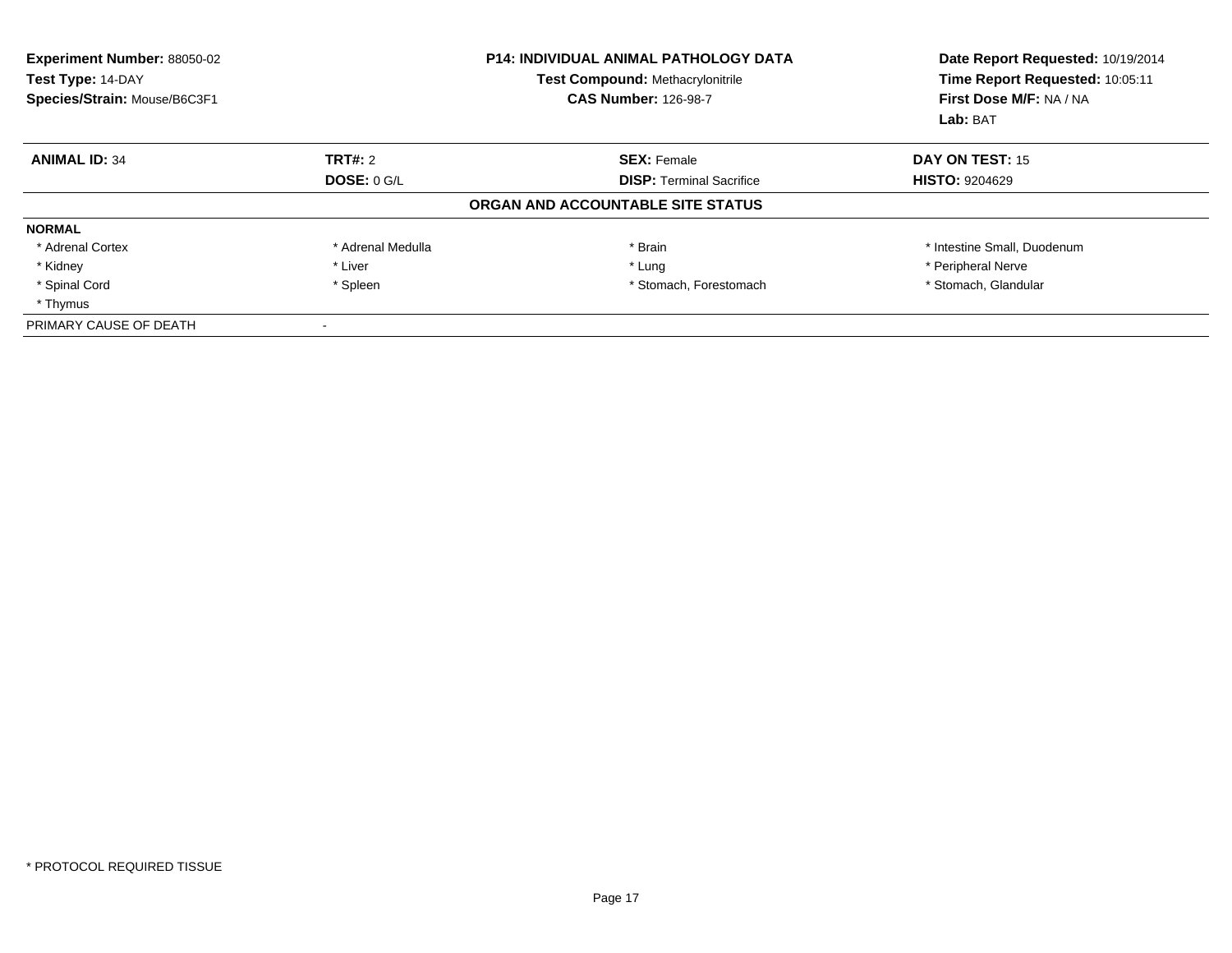| Experiment Number: 88050-02<br>Test Type: 14-DAY<br>Species/Strain: Mouse/B6C3F1 |                        | <b>P14: INDIVIDUAL ANIMAL PATHOLOGY DATA</b><br><b>Test Compound: Methacrylonitrile</b><br><b>CAS Number: 126-98-7</b> | Date Report Requested: 10/19/2014<br>Time Report Requested: 10:05:11<br>First Dose M/F: NA / NA<br>Lab: BAT |
|----------------------------------------------------------------------------------|------------------------|------------------------------------------------------------------------------------------------------------------------|-------------------------------------------------------------------------------------------------------------|
| <b>ANIMAL ID: 35</b>                                                             | <b>TRT#: 2</b>         | <b>SEX: Female</b>                                                                                                     | DAY ON TEST: 15                                                                                             |
|                                                                                  | <b>DOSE: 0 G/L</b>     | <b>DISP:</b> Terminal Sacrifice                                                                                        | <b>HISTO: 9204630</b>                                                                                       |
|                                                                                  |                        | ORGAN AND ACCOUNTABLE SITE STATUS                                                                                      |                                                                                                             |
| <b>NORMAL</b>                                                                    |                        |                                                                                                                        |                                                                                                             |
| * Adrenal Cortex                                                                 | * Adrenal Medulla      | * Brain                                                                                                                | * Intestine Small, Duodenum                                                                                 |
| * Kidney                                                                         | * Liver                | * Peripheral Nerve                                                                                                     | * Spinal Cord                                                                                               |
| * Spleen                                                                         | * Stomach, Forestomach | * Stomach, Glandular                                                                                                   | * Thymus                                                                                                    |
| <b>MISSING</b>                                                                   |                        |                                                                                                                        |                                                                                                             |
| * Lung                                                                           |                        |                                                                                                                        |                                                                                                             |
| PRIMARY CAUSE OF DEATH                                                           |                        |                                                                                                                        |                                                                                                             |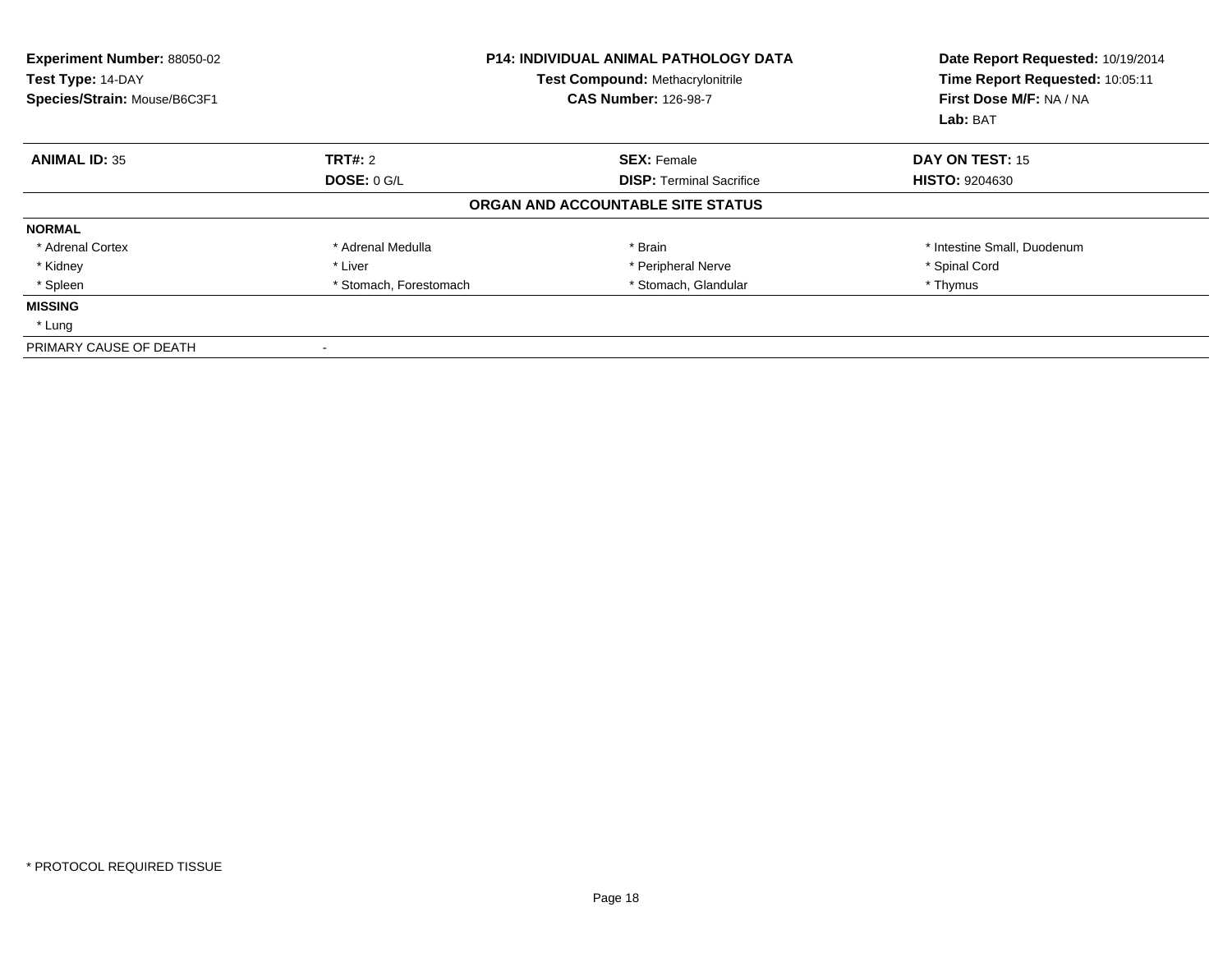| Experiment Number: 88050-02<br>Test Type: 14-DAY<br>Species/Strain: Mouse/B6C3F1 |                      | <b>P14: INDIVIDUAL ANIMAL PATHOLOGY DATA</b><br><b>Test Compound: Methacrylonitrile</b><br><b>CAS Number: 126-98-7</b> | Date Report Requested: 10/19/2014<br>Time Report Requested: 10:05:11<br>First Dose M/F: NA / NA<br>Lab: BAT |
|----------------------------------------------------------------------------------|----------------------|------------------------------------------------------------------------------------------------------------------------|-------------------------------------------------------------------------------------------------------------|
| <b>ANIMAL ID: 46</b>                                                             | <b>TRT#: 8</b>       | <b>SEX: Female</b>                                                                                                     | DAY ON TEST: 15                                                                                             |
|                                                                                  | <b>DOSE: 0.6 G/L</b> | <b>DISP:</b> Terminal Sacrifice                                                                                        | <b>HISTO: 9204656</b>                                                                                       |
|                                                                                  |                      | ORGAN AND ACCOUNTABLE SITE STATUS                                                                                      |                                                                                                             |
| <b>NORMAL</b>                                                                    |                      |                                                                                                                        |                                                                                                             |
| * Adrenal Cortex                                                                 | * Adrenal Medulla    | * Brain                                                                                                                | * Intestine Small, Duodenum                                                                                 |
| * Kidney                                                                         | * Liver              | * Lung                                                                                                                 | * Peripheral Nerve                                                                                          |
| * Spinal Cord                                                                    | * Spleen             | * Stomach, Forestomach                                                                                                 | * Stomach, Glandular                                                                                        |
| * Thymus                                                                         |                      |                                                                                                                        |                                                                                                             |
| PRIMARY CAUSE OF DEATH                                                           |                      |                                                                                                                        |                                                                                                             |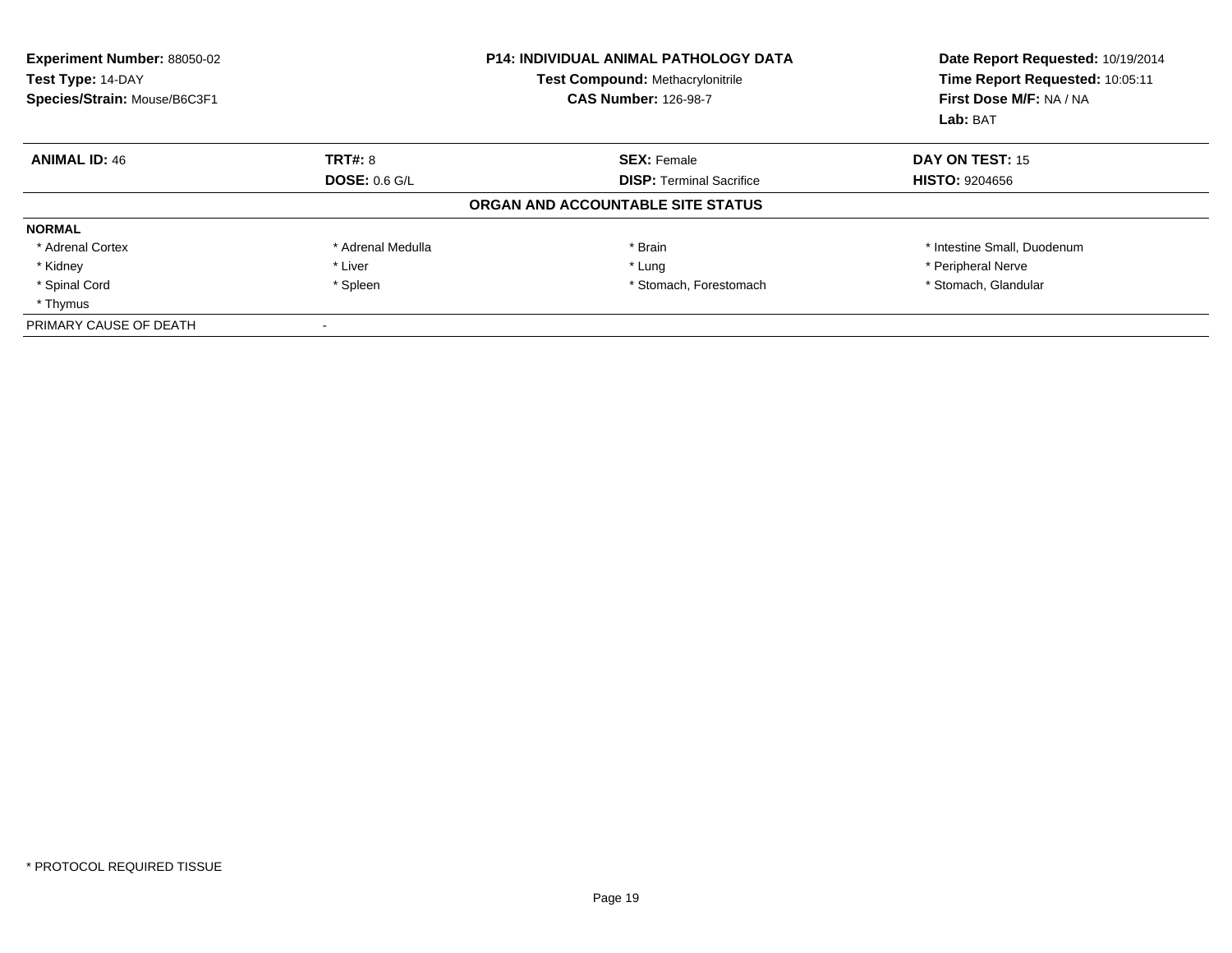| Experiment Number: 88050-02<br>Test Type: 14-DAY<br>Species/Strain: Mouse/B6C3F1 |                      | <b>P14: INDIVIDUAL ANIMAL PATHOLOGY DATA</b><br><b>Test Compound: Methacrylonitrile</b><br><b>CAS Number: 126-98-7</b> | Date Report Requested: 10/19/2014<br>Time Report Requested: 10:05:11<br>First Dose M/F: NA / NA<br>Lab: BAT |
|----------------------------------------------------------------------------------|----------------------|------------------------------------------------------------------------------------------------------------------------|-------------------------------------------------------------------------------------------------------------|
| <b>ANIMAL ID: 47</b>                                                             | <b>TRT#: 8</b>       | <b>SEX: Female</b>                                                                                                     | DAY ON TEST: 15                                                                                             |
|                                                                                  | <b>DOSE: 0.6 G/L</b> | <b>DISP:</b> Terminal Sacrifice                                                                                        | <b>HISTO: 9204657</b>                                                                                       |
|                                                                                  |                      | ORGAN AND ACCOUNTABLE SITE STATUS                                                                                      |                                                                                                             |
| <b>NORMAL</b>                                                                    |                      |                                                                                                                        |                                                                                                             |
| * Adrenal Cortex                                                                 | * Adrenal Medulla    | * Brain                                                                                                                | * Intestine Small, Duodenum                                                                                 |
| * Kidney                                                                         | * Liver              | * Lung                                                                                                                 | * Peripheral Nerve                                                                                          |
| * Spinal Cord                                                                    | * Spleen             | * Stomach, Forestomach                                                                                                 | * Stomach, Glandular                                                                                        |
| * Thymus                                                                         |                      |                                                                                                                        |                                                                                                             |
| PRIMARY CAUSE OF DEATH                                                           |                      |                                                                                                                        |                                                                                                             |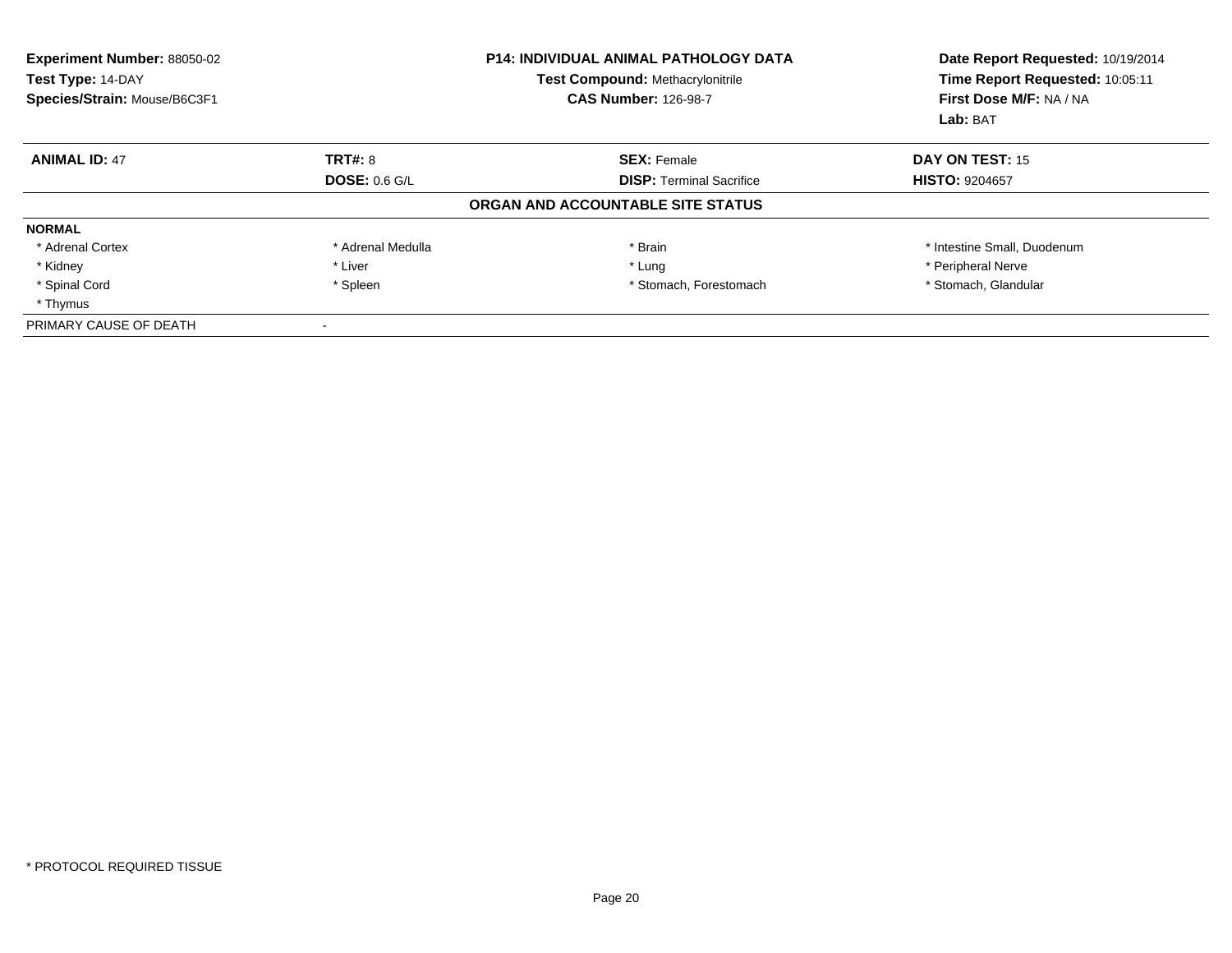| <b>Experiment Number: 88050-02</b><br>Test Type: 14-DAY<br>Species/Strain: Mouse/B6C3F1 |                      | <b>P14: INDIVIDUAL ANIMAL PATHOLOGY DATA</b><br><b>Test Compound: Methacrylonitrile</b><br><b>CAS Number: 126-98-7</b> | Date Report Requested: 10/19/2014<br>Time Report Requested: 10:05:11<br>First Dose M/F: NA / NA<br>Lab: BAT |
|-----------------------------------------------------------------------------------------|----------------------|------------------------------------------------------------------------------------------------------------------------|-------------------------------------------------------------------------------------------------------------|
| <b>ANIMAL ID: 48</b>                                                                    | <b>TRT#: 8</b>       | <b>SEX: Female</b>                                                                                                     | DAY ON TEST: 15                                                                                             |
|                                                                                         | <b>DOSE: 0.6 G/L</b> | <b>DISP:</b> Terminal Sacrifice                                                                                        | <b>HISTO: 9204658</b>                                                                                       |
|                                                                                         |                      | ORGAN AND ACCOUNTABLE SITE STATUS                                                                                      |                                                                                                             |
| <b>NORMAL</b>                                                                           |                      |                                                                                                                        |                                                                                                             |
| * Adrenal Cortex                                                                        | * Adrenal Medulla    | * Brain                                                                                                                | * Intestine Small, Duodenum                                                                                 |
| * Kidney                                                                                | * Liver              | * Lung                                                                                                                 | * Peripheral Nerve                                                                                          |
| * Spinal Cord                                                                           | * Spleen             | * Stomach, Forestomach                                                                                                 | * Stomach, Glandular                                                                                        |
| * Thymus                                                                                |                      |                                                                                                                        |                                                                                                             |
| PRIMARY CAUSE OF DEATH                                                                  |                      |                                                                                                                        |                                                                                                             |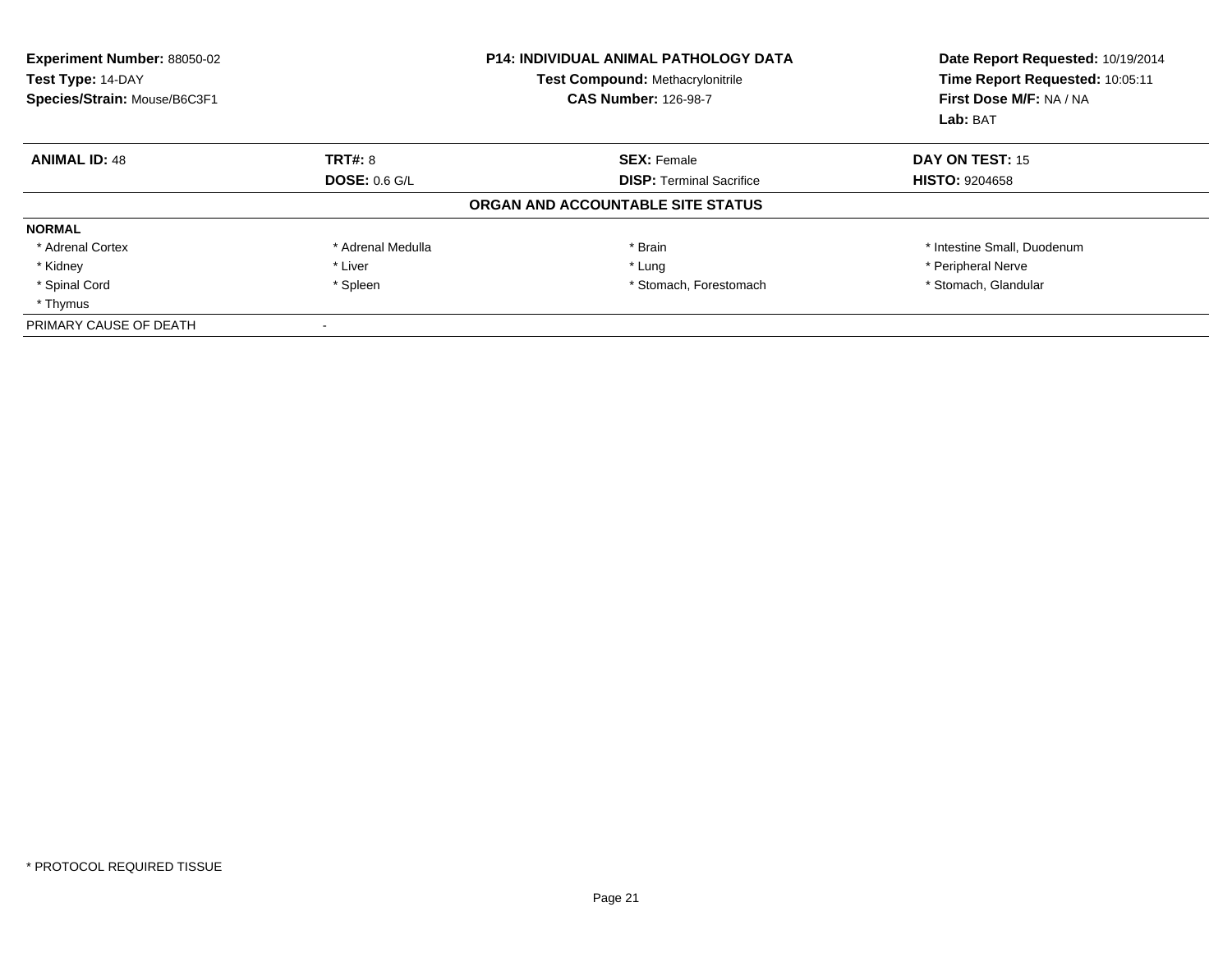| <b>Experiment Number: 88050-02</b><br>Test Type: 14-DAY<br>Species/Strain: Mouse/B6C3F1 |                      | <b>P14: INDIVIDUAL ANIMAL PATHOLOGY DATA</b><br><b>Test Compound: Methacrylonitrile</b><br><b>CAS Number: 126-98-7</b> | Date Report Requested: 10/19/2014<br>Time Report Requested: 10:05:11<br>First Dose M/F: NA / NA<br>Lab: BAT |
|-----------------------------------------------------------------------------------------|----------------------|------------------------------------------------------------------------------------------------------------------------|-------------------------------------------------------------------------------------------------------------|
| <b>ANIMAL ID: 49</b>                                                                    | TRT#: 8              | <b>SEX: Female</b>                                                                                                     | <b>DAY ON TEST: 15</b>                                                                                      |
|                                                                                         | <b>DOSE: 0.6 G/L</b> | <b>DISP: Terminal Sacrifice</b>                                                                                        | <b>HISTO: 9204659</b>                                                                                       |
|                                                                                         |                      | ORGAN AND ACCOUNTABLE SITE STATUS                                                                                      |                                                                                                             |
| <b>NORMAL</b>                                                                           |                      |                                                                                                                        |                                                                                                             |
| * Adrenal Cortex                                                                        | * Adrenal Medulla    | * Brain                                                                                                                | * Intestine Small, Duodenum                                                                                 |
| * Kidney                                                                                | * Liver              | * Lung                                                                                                                 | * Peripheral Nerve                                                                                          |
| * Spinal Cord                                                                           | * Spleen             | * Stomach, Forestomach                                                                                                 | * Stomach, Glandular                                                                                        |
| * Thymus                                                                                |                      |                                                                                                                        |                                                                                                             |
| PRIMARY CAUSE OF DEATH                                                                  |                      |                                                                                                                        |                                                                                                             |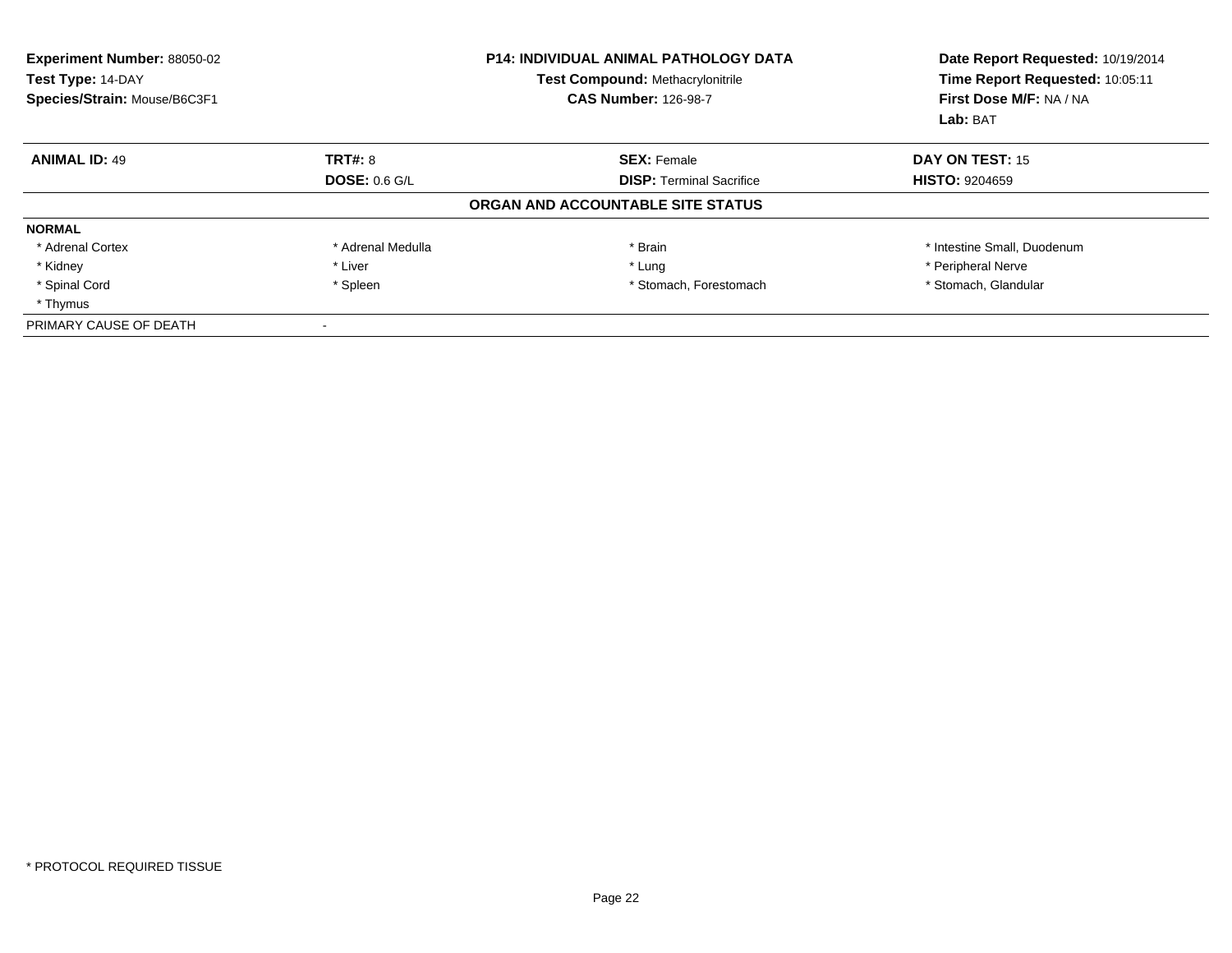| Experiment Number: 88050-02<br>Test Type: 14-DAY<br>Species/Strain: Mouse/B6C3F1 |                      | <b>P14: INDIVIDUAL ANIMAL PATHOLOGY DATA</b><br><b>Test Compound: Methacrylonitrile</b><br><b>CAS Number: 126-98-7</b> | Date Report Requested: 10/19/2014<br>Time Report Requested: 10:05:11<br>First Dose M/F: NA / NA<br>Lab: BAT |
|----------------------------------------------------------------------------------|----------------------|------------------------------------------------------------------------------------------------------------------------|-------------------------------------------------------------------------------------------------------------|
| <b>ANIMAL ID: 50</b>                                                             | <b>TRT#: 8</b>       | <b>SEX: Female</b>                                                                                                     | DAY ON TEST: 15                                                                                             |
|                                                                                  | <b>DOSE: 0.6 G/L</b> | <b>DISP:</b> Terminal Sacrifice                                                                                        | <b>HISTO: 9204660</b>                                                                                       |
|                                                                                  |                      | ORGAN AND ACCOUNTABLE SITE STATUS                                                                                      |                                                                                                             |
| <b>NORMAL</b>                                                                    |                      |                                                                                                                        |                                                                                                             |
| * Adrenal Cortex                                                                 | * Adrenal Medulla    | * Brain                                                                                                                | * Intestine Small, Duodenum                                                                                 |
| * Kidney                                                                         | * Liver              | * Lung                                                                                                                 | * Peripheral Nerve                                                                                          |
| * Spinal Cord                                                                    | * Spleen             | * Stomach, Forestomach                                                                                                 | * Stomach, Glandular                                                                                        |
| * Thymus                                                                         |                      |                                                                                                                        |                                                                                                             |
| PRIMARY CAUSE OF DEATH                                                           |                      |                                                                                                                        |                                                                                                             |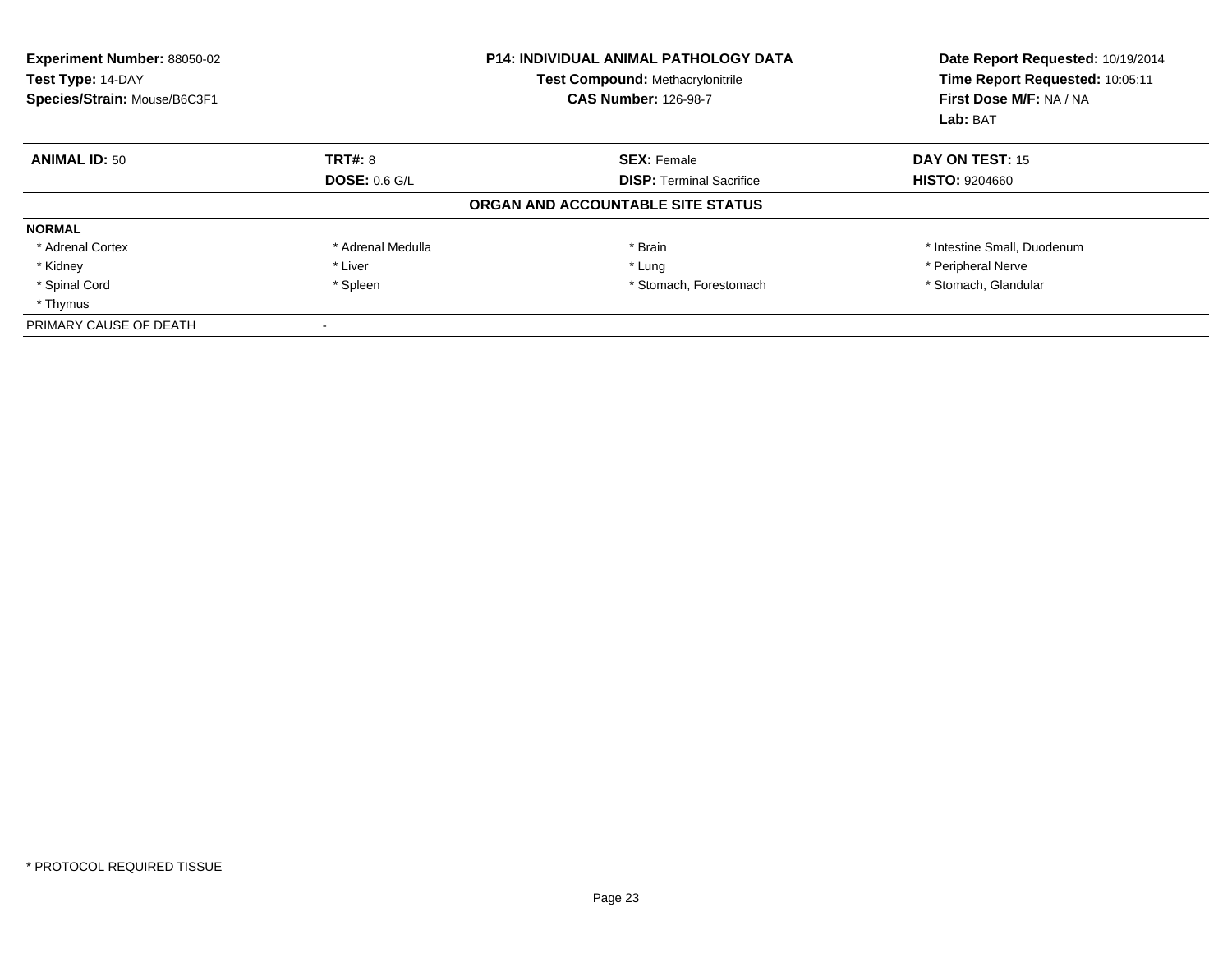| Experiment Number: 88050-02<br>Test Type: 14-DAY<br>Species/Strain: Mouse/B6C3F1 |                        | <b>P14: INDIVIDUAL ANIMAL PATHOLOGY DATA</b><br>Test Compound: Methacrylonitrile<br><b>CAS Number: 126-98-7</b> | Date Report Requested: 10/19/2014<br>Time Report Requested: 10:05:11<br>First Dose M/F: NA / NA<br>Lab: BAT |
|----------------------------------------------------------------------------------|------------------------|-----------------------------------------------------------------------------------------------------------------|-------------------------------------------------------------------------------------------------------------|
| <b>ANIMAL ID: 51</b>                                                             | <b>TRT#: 10</b>        | <b>SEX: Female</b>                                                                                              | <b>DAY ON TEST: 3</b>                                                                                       |
|                                                                                  | <b>DOSE: 1.2 G/L</b>   | <b>DISP:</b> Natural Death                                                                                      | <b>HISTO: 9204646</b>                                                                                       |
|                                                                                  |                        | ORGAN AND ACCOUNTABLE SITE STATUS                                                                               |                                                                                                             |
| <b>NORMAL</b>                                                                    |                        |                                                                                                                 |                                                                                                             |
| * Adrenal Cortex                                                                 | * Adrenal Medulla      | * Brain                                                                                                         | * Intestine Small, Duodenum                                                                                 |
| * Kidney                                                                         | * Liver                | * Peripheral Nerve                                                                                              | * Spinal Cord                                                                                               |
| * Spleen                                                                         | * Stomach, Forestomach | * Stomach, Glandular                                                                                            | * Thymus                                                                                                    |
| <b>OBSERVATIONS</b>                                                              |                        |                                                                                                                 |                                                                                                             |
| * Lung                                                                           |                        | Congestion                                                                                                      | Marked                                                                                                      |
| [Congestion TGLS = $1-1$ ]                                                       |                        |                                                                                                                 |                                                                                                             |
| PRIMARY CAUSE OF DEATH                                                           | - UNCERTAIN            |                                                                                                                 |                                                                                                             |
| Animal Note: Cause of death: undetermined.                                       |                        |                                                                                                                 |                                                                                                             |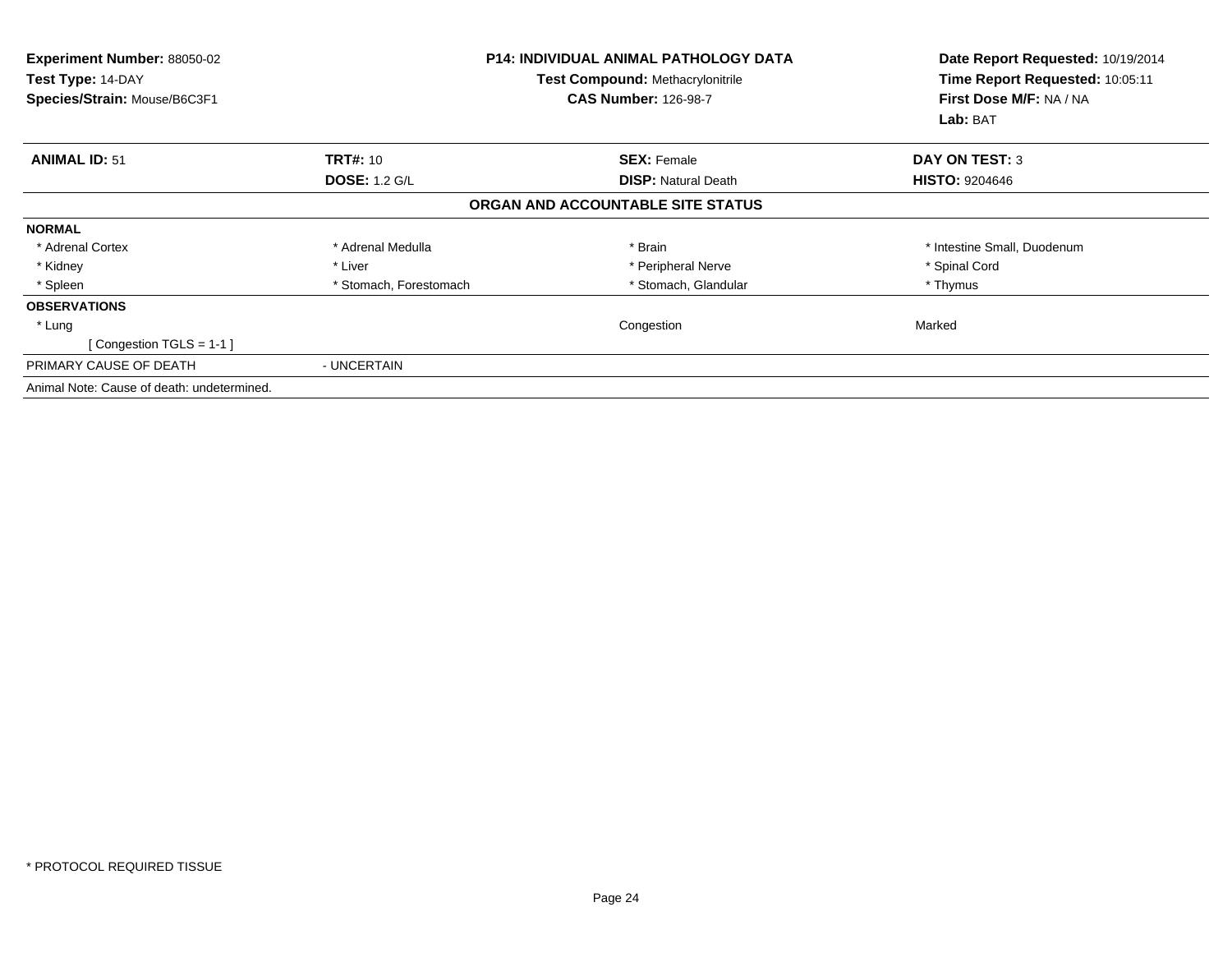| Experiment Number: 88050-02<br>Test Type: 14-DAY<br>Species/Strain: Mouse/B6C3F1 |                        | <b>P14: INDIVIDUAL ANIMAL PATHOLOGY DATA</b><br>Test Compound: Methacrylonitrile<br><b>CAS Number: 126-98-7</b> | Date Report Requested: 10/19/2014<br>Time Report Requested: 10:05:11<br>First Dose M/F: NA / NA<br>Lab: BAT |
|----------------------------------------------------------------------------------|------------------------|-----------------------------------------------------------------------------------------------------------------|-------------------------------------------------------------------------------------------------------------|
| <b>ANIMAL ID: 52</b>                                                             | <b>TRT#: 10</b>        | <b>SEX: Female</b>                                                                                              | <b>DAY ON TEST: 3</b>                                                                                       |
|                                                                                  | <b>DOSE: 1.2 G/L</b>   | <b>DISP:</b> Natural Death                                                                                      | <b>HISTO: 9204647</b>                                                                                       |
|                                                                                  |                        | ORGAN AND ACCOUNTABLE SITE STATUS                                                                               |                                                                                                             |
| <b>NORMAL</b>                                                                    |                        |                                                                                                                 |                                                                                                             |
| * Adrenal Cortex                                                                 | * Adrenal Medulla      | * Brain                                                                                                         | * Intestine Small, Duodenum                                                                                 |
| * Kidney                                                                         | * Liver                | * Peripheral Nerve                                                                                              | * Spinal Cord                                                                                               |
| * Spleen                                                                         | * Stomach, Forestomach | * Stomach, Glandular                                                                                            | * Thymus                                                                                                    |
| <b>OBSERVATIONS</b>                                                              |                        |                                                                                                                 |                                                                                                             |
| * Lung                                                                           |                        | Congestion                                                                                                      | Marked                                                                                                      |
| [Congestion TGLS = $1-1$ ]                                                       |                        |                                                                                                                 |                                                                                                             |
| PRIMARY CAUSE OF DEATH                                                           | - UNCERTAIN            |                                                                                                                 |                                                                                                             |
| Animal Note: Cause of death: undetermined.                                       |                        |                                                                                                                 |                                                                                                             |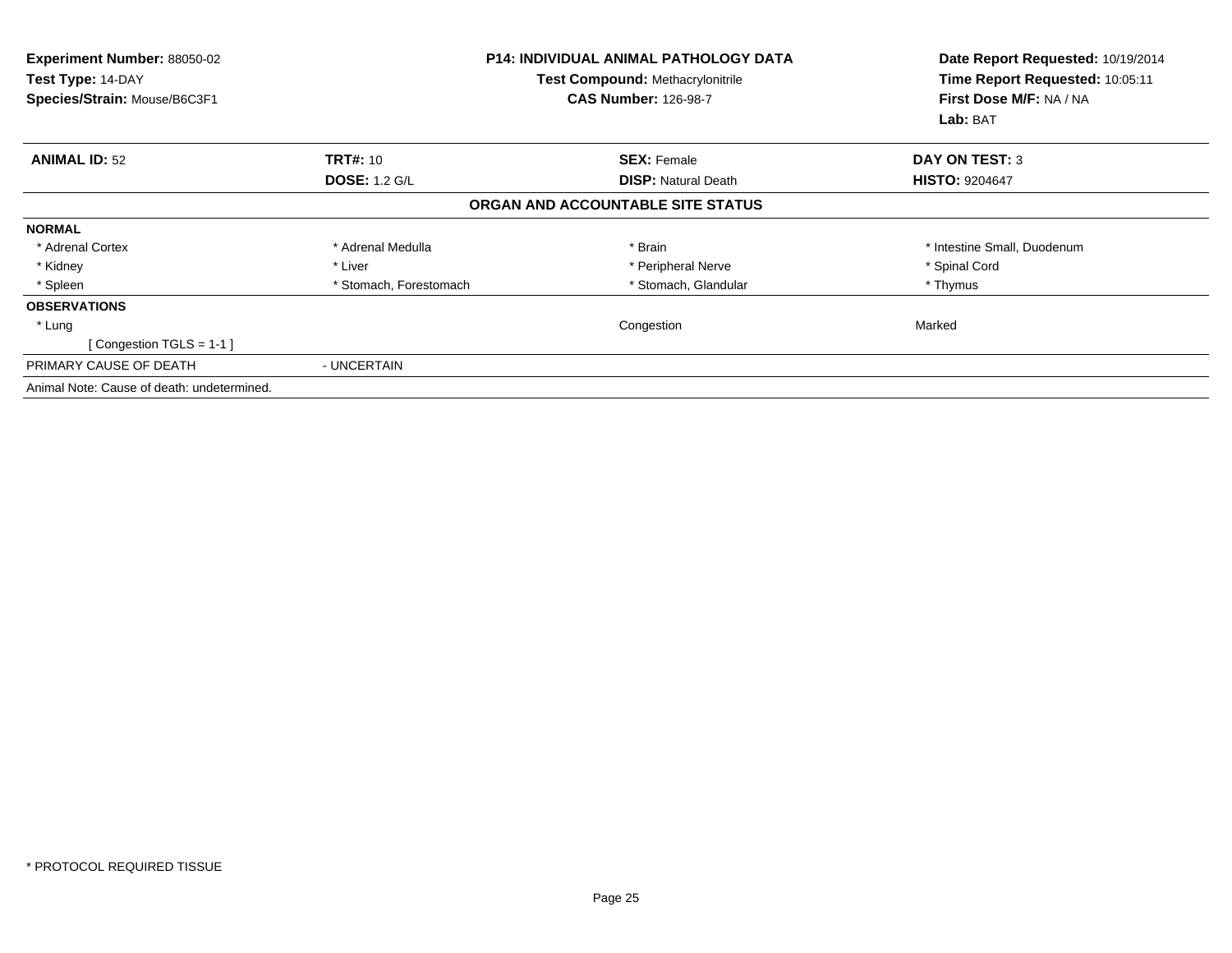| Experiment Number: 88050-02<br>Test Type: 14-DAY<br>Species/Strain: Mouse/B6C3F1 |                        | <b>P14: INDIVIDUAL ANIMAL PATHOLOGY DATA</b><br><b>Test Compound: Methacrylonitrile</b><br><b>CAS Number: 126-98-7</b> | Date Report Requested: 10/19/2014<br>Time Report Requested: 10:05:11<br>First Dose M/F: NA / NA<br>Lab: BAT |
|----------------------------------------------------------------------------------|------------------------|------------------------------------------------------------------------------------------------------------------------|-------------------------------------------------------------------------------------------------------------|
| <b>ANIMAL ID: 53</b>                                                             | <b>TRT#: 10</b>        | <b>SEX: Female</b>                                                                                                     | <b>DAY ON TEST: 3</b>                                                                                       |
|                                                                                  | <b>DOSE: 1.2 G/L</b>   | <b>DISP:</b> Natural Death                                                                                             | <b>HISTO: 9204648</b>                                                                                       |
|                                                                                  |                        | ORGAN AND ACCOUNTABLE SITE STATUS                                                                                      |                                                                                                             |
| <b>NORMAL</b>                                                                    |                        |                                                                                                                        |                                                                                                             |
| * Adrenal Cortex                                                                 | * Adrenal Medulla      | * Brain                                                                                                                | * Intestine Small, Duodenum                                                                                 |
| * Kidney                                                                         | * Liver                | * Peripheral Nerve                                                                                                     | * Spinal Cord                                                                                               |
| * Spleen                                                                         | * Stomach, Forestomach | * Stomach, Glandular                                                                                                   | * Thymus                                                                                                    |
| <b>OBSERVATIONS</b>                                                              |                        |                                                                                                                        |                                                                                                             |
| * Lung                                                                           |                        | Congestion                                                                                                             | Marked                                                                                                      |
| [Congestion TGLS = $1-1$ ]                                                       |                        |                                                                                                                        |                                                                                                             |
| PRIMARY CAUSE OF DEATH                                                           | - UNCERTAIN            |                                                                                                                        |                                                                                                             |
| Animal Note: Cause of death: undetermined.                                       |                        |                                                                                                                        |                                                                                                             |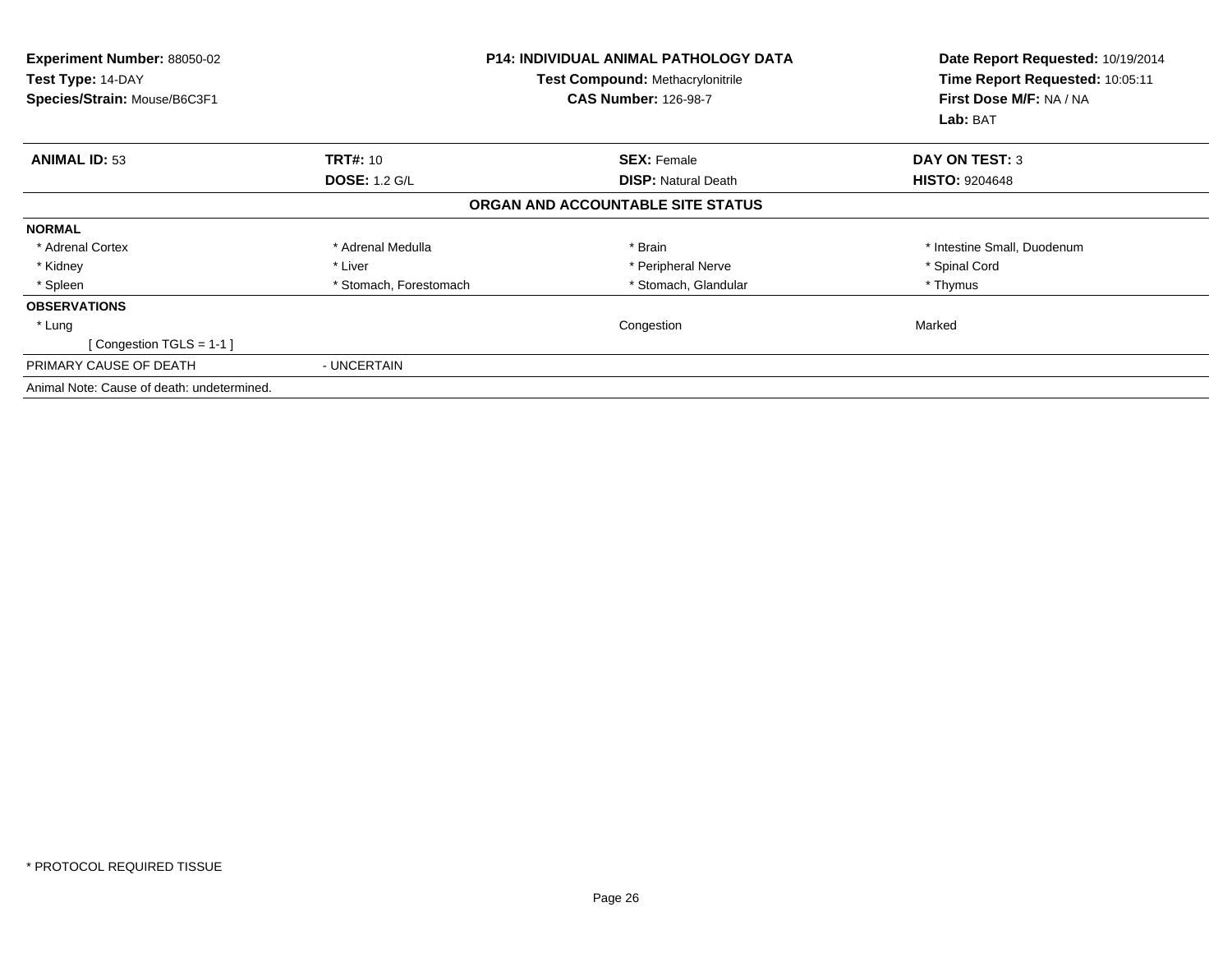| Experiment Number: 88050-02<br>Test Type: 14-DAY<br>Species/Strain: Mouse/B6C3F1 |                      | <b>P14: INDIVIDUAL ANIMAL PATHOLOGY DATA</b><br><b>Test Compound: Methacrylonitrile</b><br><b>CAS Number: 126-98-7</b> | Date Report Requested: 10/19/2014<br>Time Report Requested: 10:05:11<br>First Dose M/F: NA / NA<br>Lab: BAT |
|----------------------------------------------------------------------------------|----------------------|------------------------------------------------------------------------------------------------------------------------|-------------------------------------------------------------------------------------------------------------|
| <b>ANIMAL ID: 54</b>                                                             | <b>TRT#: 10</b>      | <b>SEX: Female</b>                                                                                                     | <b>DAY ON TEST: 3</b>                                                                                       |
|                                                                                  | <b>DOSE: 1.2 G/L</b> | <b>DISP:</b> Natural Death                                                                                             | <b>HISTO: 9204649</b>                                                                                       |
|                                                                                  |                      | ORGAN AND ACCOUNTABLE SITE STATUS                                                                                      |                                                                                                             |
| <b>NORMAL</b>                                                                    |                      |                                                                                                                        |                                                                                                             |
| * Adrenal Cortex                                                                 | * Adrenal Medulla    | * Brain                                                                                                                | * Intestine Small, Duodenum                                                                                 |
| * Kidney                                                                         | * Liver              | * Lung                                                                                                                 | * Peripheral Nerve                                                                                          |
| * Spinal Cord                                                                    | * Spleen             | * Stomach, Forestomach                                                                                                 | * Stomach, Glandular                                                                                        |
| * Thymus                                                                         |                      |                                                                                                                        |                                                                                                             |
| PRIMARY CAUSE OF DEATH                                                           | - UNCERTAIN          |                                                                                                                        |                                                                                                             |
| Animal Note: Cause of death: undetermined.                                       |                      |                                                                                                                        |                                                                                                             |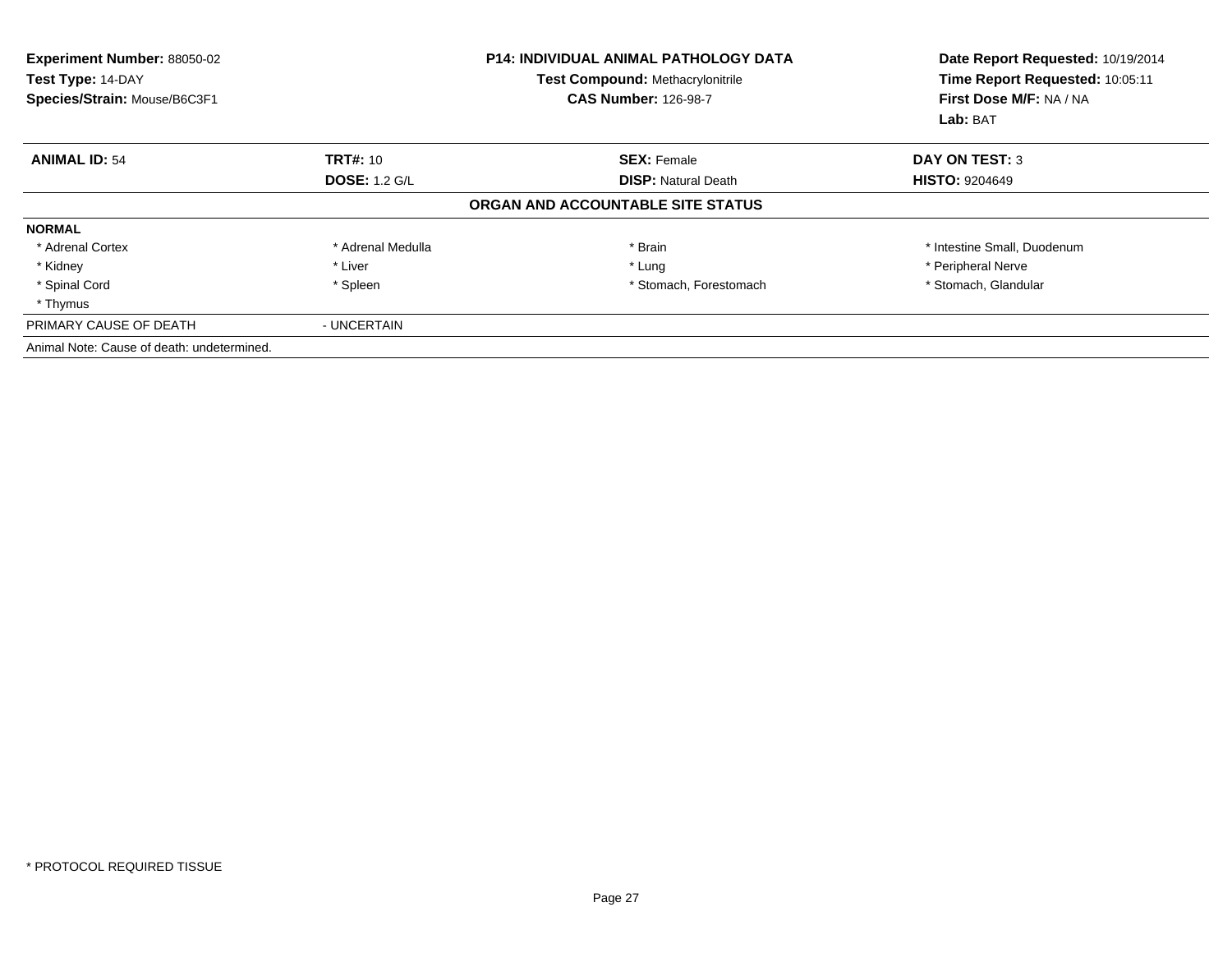| Experiment Number: 88050-02<br>Test Type: 14-DAY<br>Species/Strain: Mouse/B6C3F1 |                      | <b>P14: INDIVIDUAL ANIMAL PATHOLOGY DATA</b><br><b>Test Compound: Methacrylonitrile</b><br><b>CAS Number: 126-98-7</b> | Date Report Requested: 10/19/2014<br>Time Report Requested: 10:05:11<br>First Dose M/F: NA / NA<br>Lab: BAT |
|----------------------------------------------------------------------------------|----------------------|------------------------------------------------------------------------------------------------------------------------|-------------------------------------------------------------------------------------------------------------|
| <b>ANIMAL ID: 55</b>                                                             | <b>TRT#: 10</b>      | <b>SEX: Female</b>                                                                                                     | <b>DAY ON TEST: 3</b>                                                                                       |
|                                                                                  | <b>DOSE: 1.2 G/L</b> | <b>DISP:</b> Natural Death                                                                                             | <b>HISTO: 9204650</b>                                                                                       |
|                                                                                  |                      | ORGAN AND ACCOUNTABLE SITE STATUS                                                                                      |                                                                                                             |
| <b>NORMAL</b>                                                                    |                      |                                                                                                                        |                                                                                                             |
| * Adrenal Cortex                                                                 | * Adrenal Medulla    | * Brain                                                                                                                | * Intestine Small, Duodenum                                                                                 |
| * Kidney                                                                         | * Liver              | * Lung                                                                                                                 | * Peripheral Nerve                                                                                          |
| * Spinal Cord                                                                    | * Spleen             | * Stomach, Forestomach                                                                                                 | * Stomach, Glandular                                                                                        |
| * Thymus                                                                         |                      |                                                                                                                        |                                                                                                             |
| PRIMARY CAUSE OF DEATH                                                           | - UNCERTAIN          |                                                                                                                        |                                                                                                             |
| Animal Note: Cause of death: undetermined.                                       |                      |                                                                                                                        |                                                                                                             |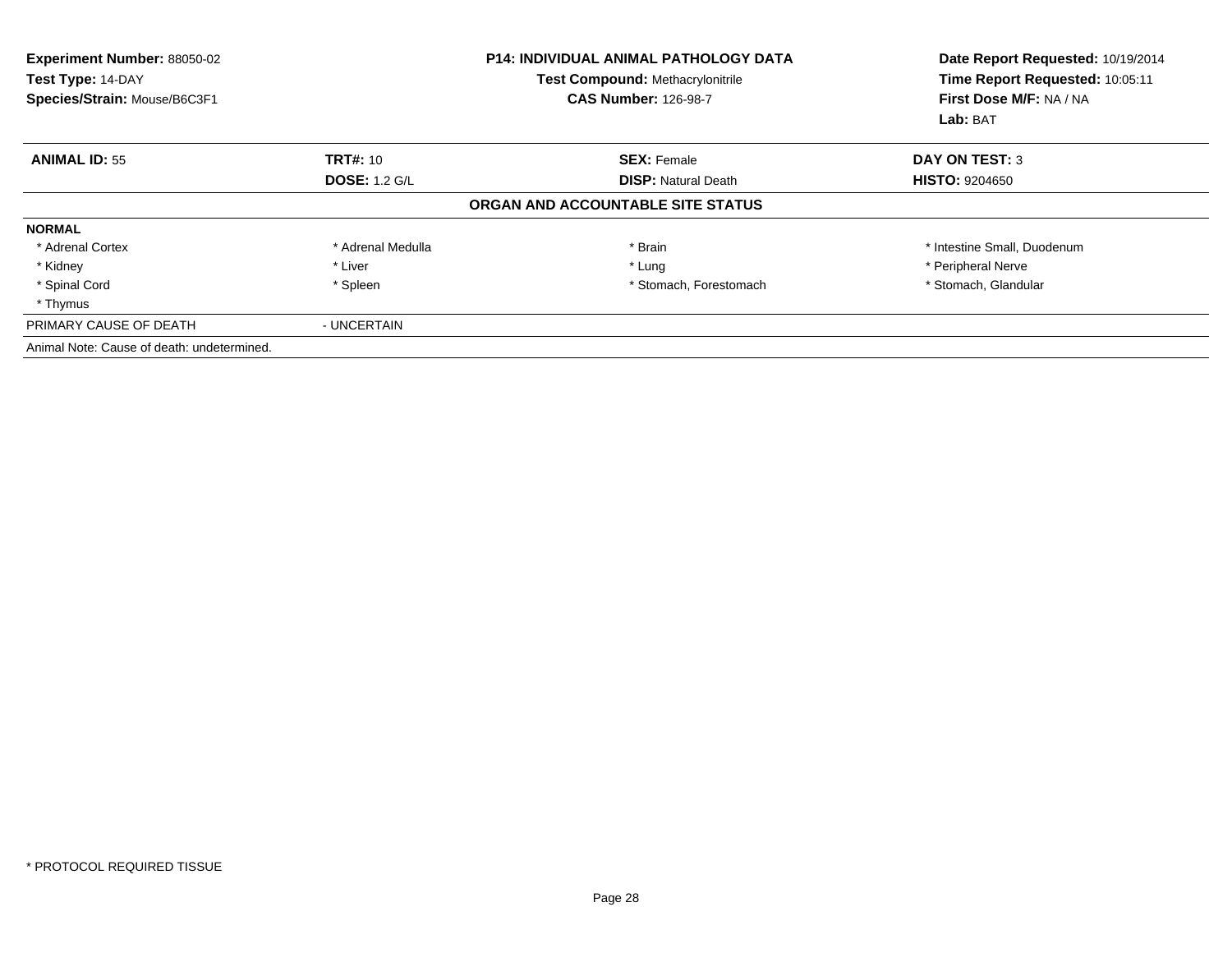| <b>Experiment Number: 88050-02</b><br>Test Type: 14-DAY<br>Species/Strain: Mouse/B6C3F1 |                        | <b>P14: INDIVIDUAL ANIMAL PATHOLOGY DATA</b><br><b>Test Compound: Methacrylonitrile</b><br><b>CAS Number: 126-98-7</b> | Date Report Requested: 10/19/2014<br>Time Report Requested: 10:05:11<br>First Dose M/F: NA / NA<br>Lab: BAT |
|-----------------------------------------------------------------------------------------|------------------------|------------------------------------------------------------------------------------------------------------------------|-------------------------------------------------------------------------------------------------------------|
| <b>ANIMAL ID: 56</b>                                                                    | <b>TRT#: 12</b>        | <b>SEX: Female</b>                                                                                                     | <b>DAY ON TEST: 3</b>                                                                                       |
|                                                                                         | <b>DOSE: 2.4 G/L</b>   | <b>DISP:</b> Natural Death                                                                                             | <b>HISTO: 9204636</b>                                                                                       |
|                                                                                         |                        | ORGAN AND ACCOUNTABLE SITE STATUS                                                                                      |                                                                                                             |
| <b>NORMAL</b>                                                                           |                        |                                                                                                                        |                                                                                                             |
| * Adrenal Cortex                                                                        | * Adrenal Medulla      | * Brain                                                                                                                | * Intestine Small, Duodenum                                                                                 |
| * Kidney                                                                                | * Liver                | * Peripheral Nerve                                                                                                     | * Spinal Cord                                                                                               |
| * Spleen                                                                                | * Stomach, Forestomach | * Stomach, Glandular                                                                                                   | * Thymus                                                                                                    |
| <b>OBSERVATIONS</b>                                                                     |                        |                                                                                                                        |                                                                                                             |
| * Lung                                                                                  |                        | Congestion                                                                                                             | Marked                                                                                                      |
| [Congestion TGLS = 1-1]                                                                 |                        |                                                                                                                        |                                                                                                             |
| PRIMARY CAUSE OF DEATH                                                                  | - UNCERTAIN            |                                                                                                                        |                                                                                                             |
| Animal Note: Cause of death: undetermined.                                              |                        |                                                                                                                        |                                                                                                             |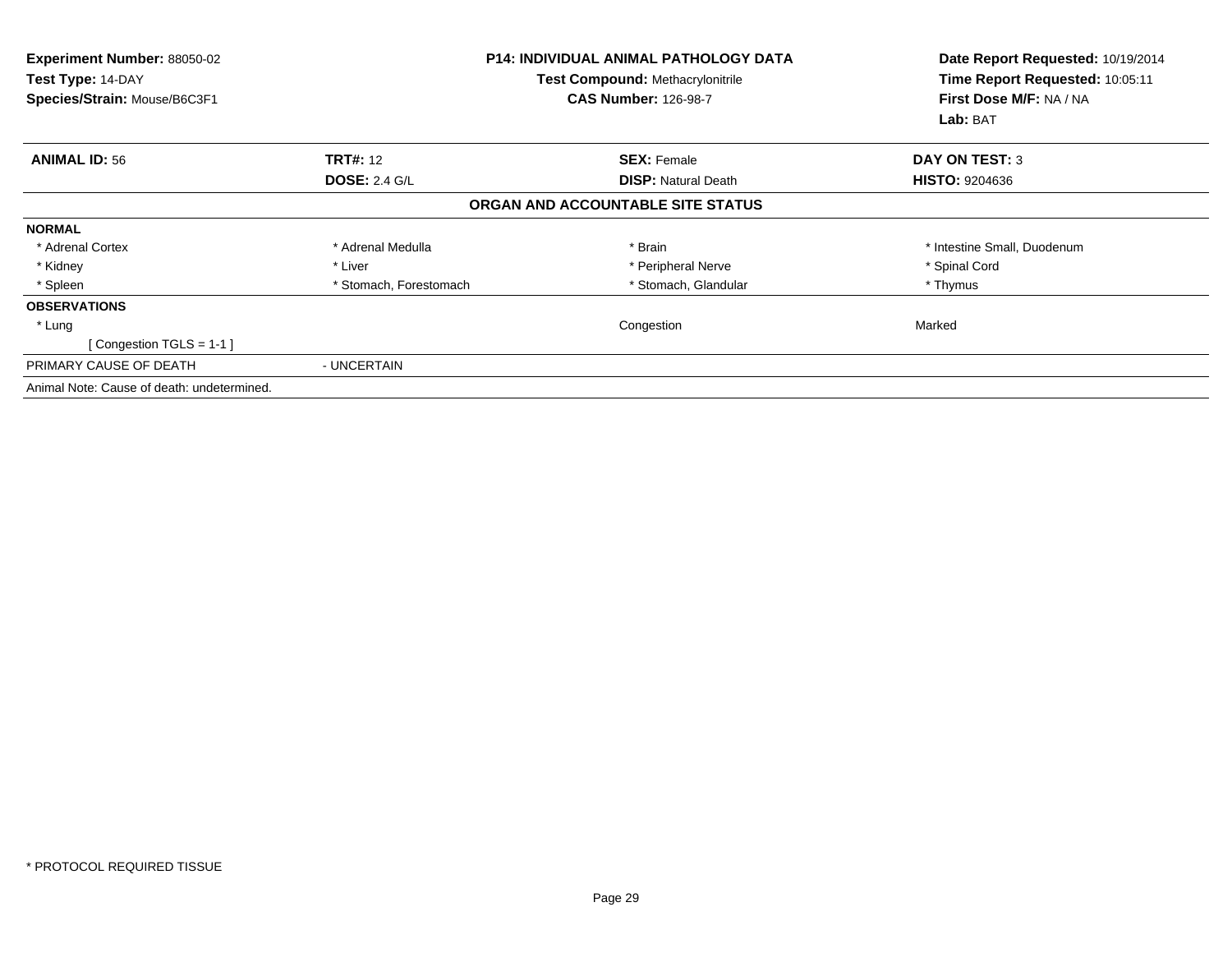| <b>Experiment Number: 88050-02</b><br>Test Type: 14-DAY<br>Species/Strain: Mouse/B6C3F1 |                      | <b>P14: INDIVIDUAL ANIMAL PATHOLOGY DATA</b><br><b>Test Compound: Methacrylonitrile</b><br><b>CAS Number: 126-98-7</b> | Date Report Requested: 10/19/2014<br>Time Report Requested: 10:05:11<br>First Dose M/F: NA / NA<br>Lab: BAT |
|-----------------------------------------------------------------------------------------|----------------------|------------------------------------------------------------------------------------------------------------------------|-------------------------------------------------------------------------------------------------------------|
| <b>ANIMAL ID: 57</b>                                                                    | <b>TRT#: 12</b>      | <b>SEX: Female</b>                                                                                                     | <b>DAY ON TEST: 15</b>                                                                                      |
|                                                                                         | <b>DOSE: 2.4 G/L</b> | <b>DISP: Terminal Sacrifice</b>                                                                                        | <b>HISTO: 9204637</b>                                                                                       |
|                                                                                         |                      | ORGAN AND ACCOUNTABLE SITE STATUS                                                                                      |                                                                                                             |
| <b>NORMAL</b>                                                                           |                      |                                                                                                                        |                                                                                                             |
| * Adrenal Cortex                                                                        | * Adrenal Medulla    | * Brain                                                                                                                | * Intestine Small, Duodenum                                                                                 |
| * Kidney                                                                                | * Liver              | * Lung                                                                                                                 | * Peripheral Nerve                                                                                          |
| * Spinal Cord                                                                           | * Spleen             | * Stomach, Forestomach                                                                                                 | * Stomach, Glandular                                                                                        |
| * Thymus                                                                                |                      |                                                                                                                        |                                                                                                             |
| PRIMARY CAUSE OF DEATH                                                                  |                      |                                                                                                                        |                                                                                                             |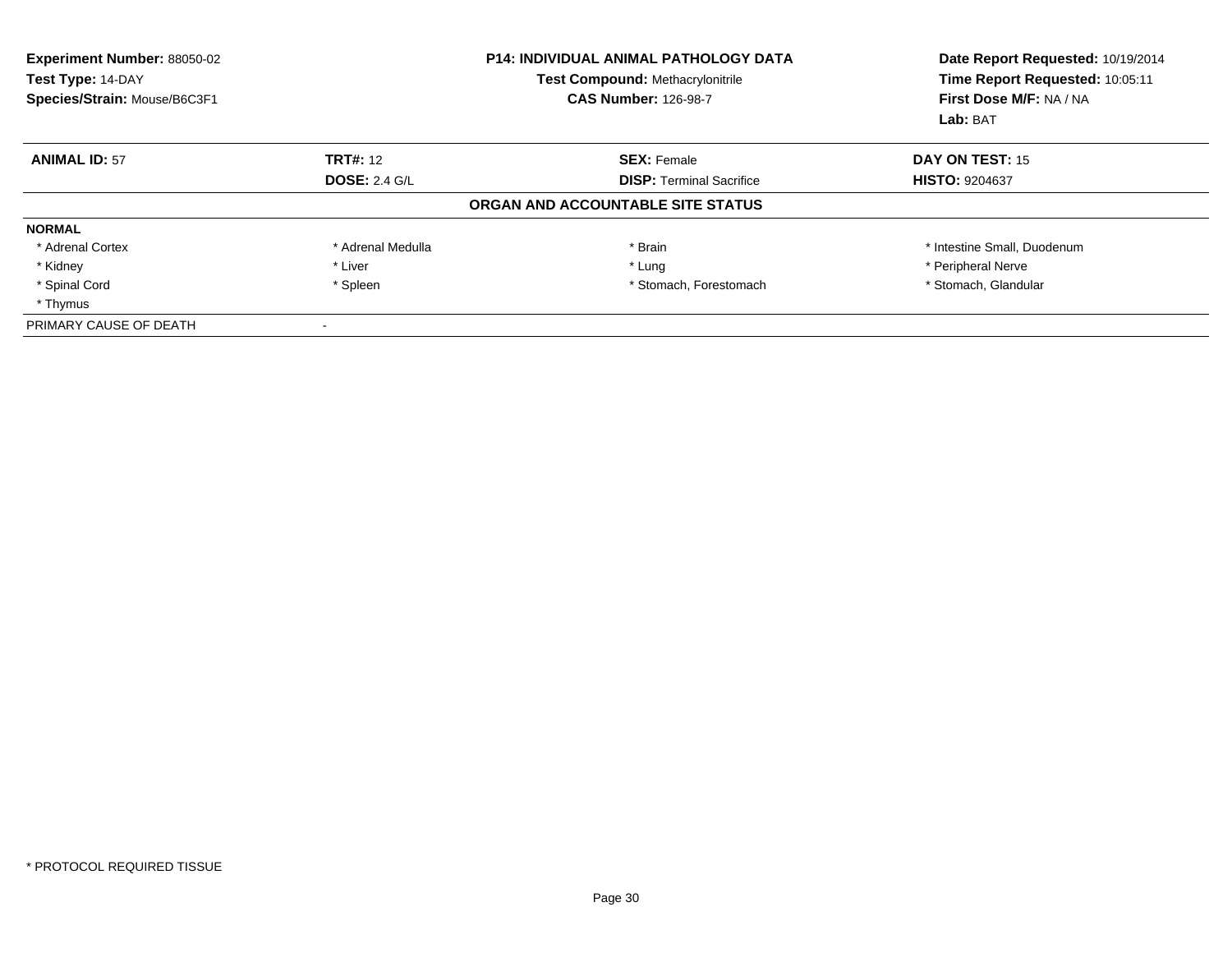| <b>Experiment Number: 88050-02</b><br>Test Type: 14-DAY<br>Species/Strain: Mouse/B6C3F1 |                        | <b>P14: INDIVIDUAL ANIMAL PATHOLOGY DATA</b><br><b>Test Compound: Methacrylonitrile</b><br><b>CAS Number: 126-98-7</b> | Date Report Requested: 10/19/2014<br>Time Report Requested: 10:05:11<br>First Dose M/F: NA / NA<br>Lab: BAT |
|-----------------------------------------------------------------------------------------|------------------------|------------------------------------------------------------------------------------------------------------------------|-------------------------------------------------------------------------------------------------------------|
| <b>ANIMAL ID: 58</b>                                                                    | <b>TRT#: 12</b>        | <b>SEX: Female</b>                                                                                                     | <b>DAY ON TEST: 3</b>                                                                                       |
|                                                                                         | <b>DOSE: 2.4 G/L</b>   | <b>DISP:</b> Natural Death                                                                                             | <b>HISTO: 9204638</b>                                                                                       |
|                                                                                         |                        | ORGAN AND ACCOUNTABLE SITE STATUS                                                                                      |                                                                                                             |
| <b>NORMAL</b>                                                                           |                        |                                                                                                                        |                                                                                                             |
| * Adrenal Cortex                                                                        | * Adrenal Medulla      | * Brain                                                                                                                | * Intestine Small, Duodenum                                                                                 |
| * Kidney                                                                                | * Liver                | * Peripheral Nerve                                                                                                     | * Spinal Cord                                                                                               |
| * Spleen                                                                                | * Stomach, Forestomach | * Stomach, Glandular                                                                                                   | * Thymus                                                                                                    |
| <b>OBSERVATIONS</b>                                                                     |                        |                                                                                                                        |                                                                                                             |
| * Lung                                                                                  |                        | Congestion                                                                                                             | Marked                                                                                                      |
| [Congestion TGLS = 1-1]                                                                 |                        |                                                                                                                        |                                                                                                             |
| PRIMARY CAUSE OF DEATH                                                                  | - UNCERTAIN            |                                                                                                                        |                                                                                                             |
| Animal Note: Cause of death: undetermined.                                              |                        |                                                                                                                        |                                                                                                             |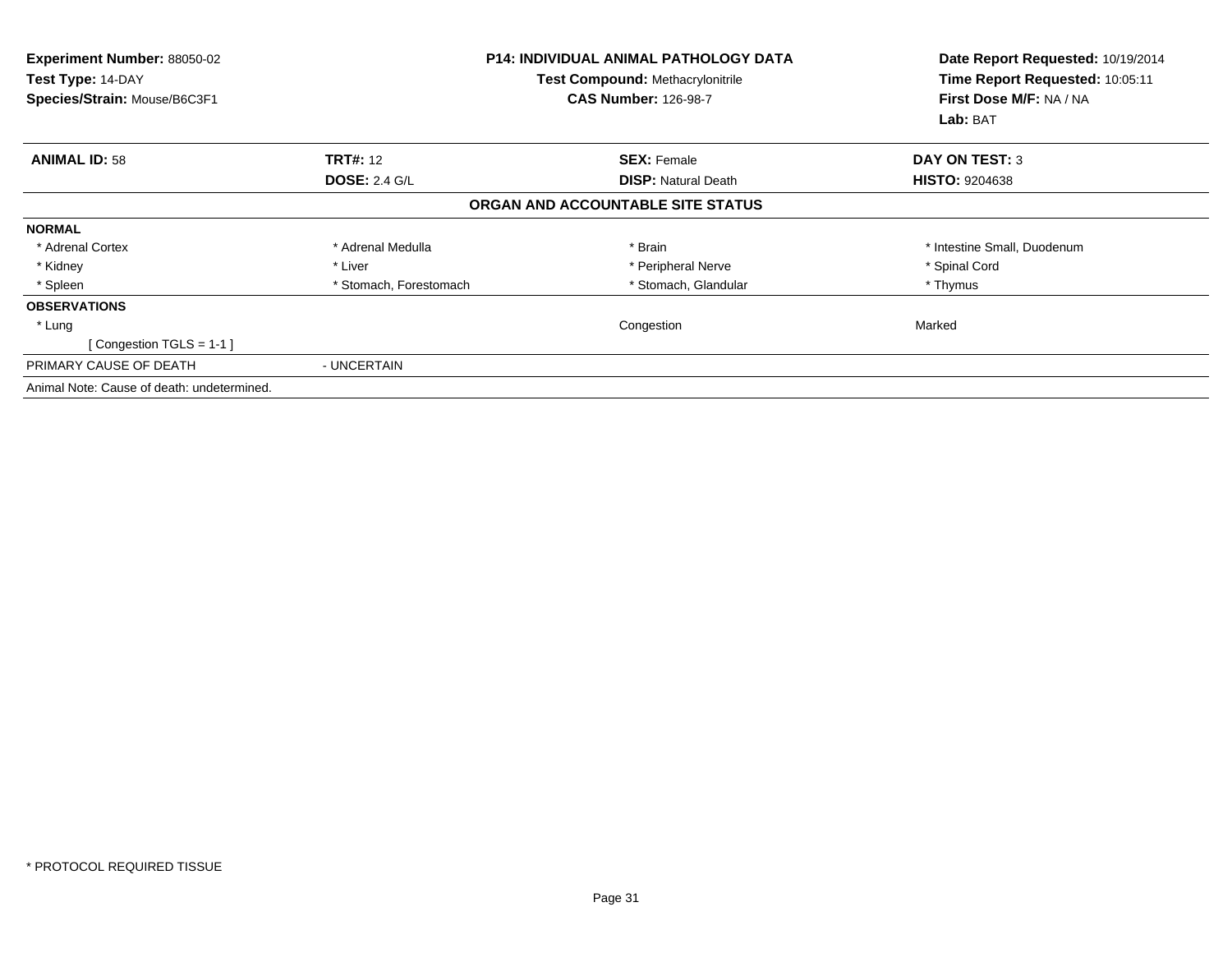| <b>Experiment Number: 88050-02</b><br>Test Type: 14-DAY<br>Species/Strain: Mouse/B6C3F1 |                        | <b>P14: INDIVIDUAL ANIMAL PATHOLOGY DATA</b><br><b>Test Compound: Methacrylonitrile</b><br><b>CAS Number: 126-98-7</b> | Date Report Requested: 10/19/2014<br>Time Report Requested: 10:05:11<br>First Dose M/F: NA / NA<br>Lab: BAT |
|-----------------------------------------------------------------------------------------|------------------------|------------------------------------------------------------------------------------------------------------------------|-------------------------------------------------------------------------------------------------------------|
| <b>ANIMAL ID: 59</b>                                                                    | <b>TRT#: 12</b>        | <b>SEX: Female</b>                                                                                                     | <b>DAY ON TEST: 3</b>                                                                                       |
|                                                                                         | <b>DOSE: 2.4 G/L</b>   | <b>DISP:</b> Natural Death                                                                                             | <b>HISTO: 9204639</b>                                                                                       |
|                                                                                         |                        | ORGAN AND ACCOUNTABLE SITE STATUS                                                                                      |                                                                                                             |
| <b>NORMAL</b>                                                                           |                        |                                                                                                                        |                                                                                                             |
| * Adrenal Cortex                                                                        | * Adrenal Medulla      | * Brain                                                                                                                | * Intestine Small, Duodenum                                                                                 |
| * Kidney                                                                                | * Liver                | * Peripheral Nerve                                                                                                     | * Spinal Cord                                                                                               |
| * Spleen                                                                                | * Stomach, Forestomach | * Stomach, Glandular                                                                                                   | * Thymus                                                                                                    |
| <b>OBSERVATIONS</b>                                                                     |                        |                                                                                                                        |                                                                                                             |
| * Lung                                                                                  |                        | Congestion                                                                                                             | Marked                                                                                                      |
| [Congestion TGLS = 1-1]                                                                 |                        |                                                                                                                        |                                                                                                             |
| PRIMARY CAUSE OF DEATH                                                                  | - UNCERTAIN            |                                                                                                                        |                                                                                                             |
| Animal Note: Cause of death: undetermined.                                              |                        |                                                                                                                        |                                                                                                             |